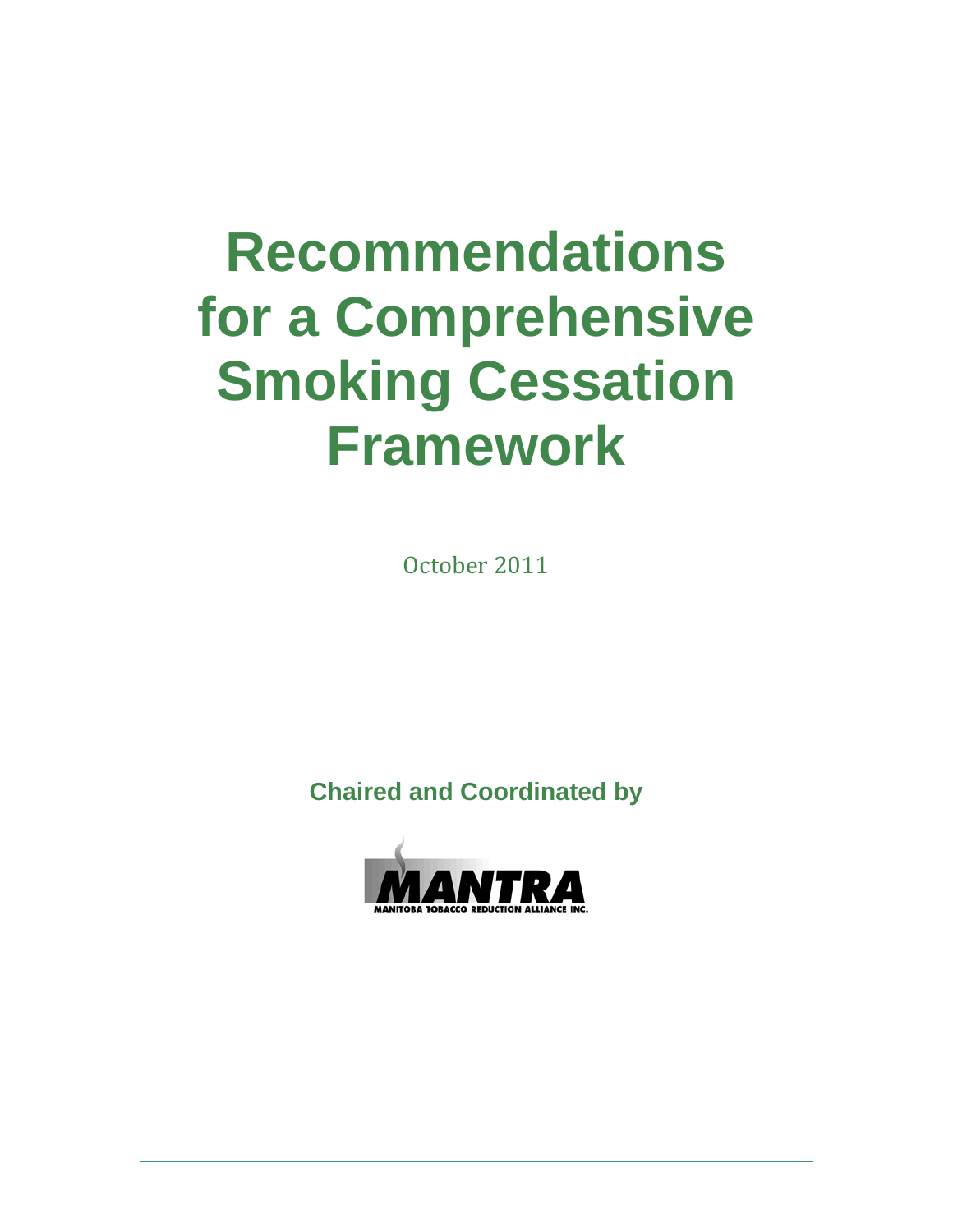# **Table of Contents**

| 1.  |           |                                                        |  |
|-----|-----------|--------------------------------------------------------|--|
|     |           |                                                        |  |
|     | $\bullet$ |                                                        |  |
| 2.  |           |                                                        |  |
| 3.  |           |                                                        |  |
| 4.  |           |                                                        |  |
|     |           |                                                        |  |
|     |           |                                                        |  |
|     |           |                                                        |  |
| 5.  |           |                                                        |  |
|     |           |                                                        |  |
|     | $\bullet$ |                                                        |  |
|     | $\bullet$ |                                                        |  |
| 6.  |           |                                                        |  |
|     | $\bullet$ |                                                        |  |
|     |           |                                                        |  |
|     |           |                                                        |  |
| 7.  |           |                                                        |  |
| 8.  |           | Guiding Principles for a Smoking Cessation Strategy 11 |  |
| 9.  |           |                                                        |  |
|     | I.        |                                                        |  |
|     | II.       |                                                        |  |
|     | III.      |                                                        |  |
|     | IV.       |                                                        |  |
|     | V.<br>VI. |                                                        |  |
|     |           | a.                                                     |  |
|     |           |                                                        |  |
|     |           |                                                        |  |
|     |           |                                                        |  |
|     | VII.      |                                                        |  |
|     | VIII.     |                                                        |  |
|     | IX.       |                                                        |  |
| 10. |           |                                                        |  |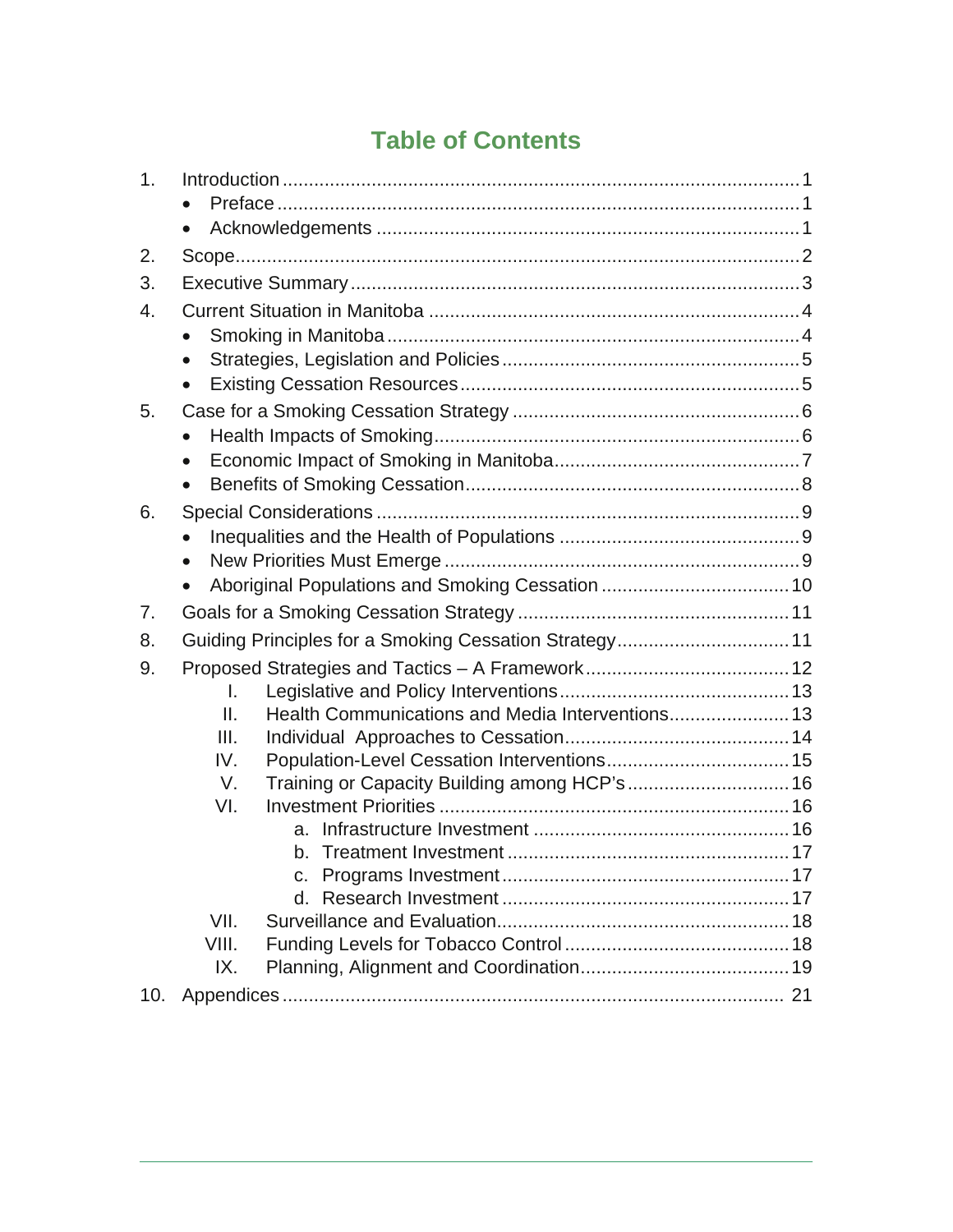# **1. Introduction**

## *Preface*

The 2009 Conference Board of Canada health report on *How Canada Performs<sup>1</sup>* ranked Canada with a "B" or  $10<sup>th</sup>$  among 16 peer countries. This is down from a  $5<sup>th</sup>$  place ranking in the 1990's. The report goes on to say that "Most top-performing countries have achieved better health outcomes through actions on the broader determinants of health such as environmental stewardship and health-promotion programs **focusing on changes in lifestyle, including smoking cessation**." It is interesting to note that the report refers specifically to 'smoking cessation' and not tobacco control in general. There is an increasing awareness in Canada and its provinces that it is time to focus attention on smoking cessation.

This framework looks at the health and financial impact of smoking in the Province of Manitoba, the benefits of smoking cessation, existing cessation resources, target populations and evidence based practices as they apply to both clinical and non-medical approaches for smoking cessation. It then recommends a plan for cessation that sets out a direction with goals and objectives that will positively improve overall health outcomes while making concerted efforts to reduce health disparities.

## *Acknowledgements*

#### **Provincial Stakeholders Consultation**

#### **Funding Partners**

 Health Canada, Tobacco Control Programme Manitoba Health and Healthy Living, Youth and Seniors Manitoba Tobacco Reduction Alliance (MANTRA)

## **Professional Facilitation Services**

 *HELEN J. WYTHE & Associates* 

#### **Advisory Group**

Andrew Loughead, Manager, Tobacco Control and Cessation Unit, Manitoba Healthy Living, Youth and Seniors Betty Kozak, Chronic Disease Prevention Initiative Training Coordinator, Manitoba Health Debbie Clevett, VP Community and Long Term Care, Assiniboine Health Region Linda Venus, Senior Director Public Affairs & Cancer Control, Canadian Cancer Society Murray Gibson, Executive Director, MANTRA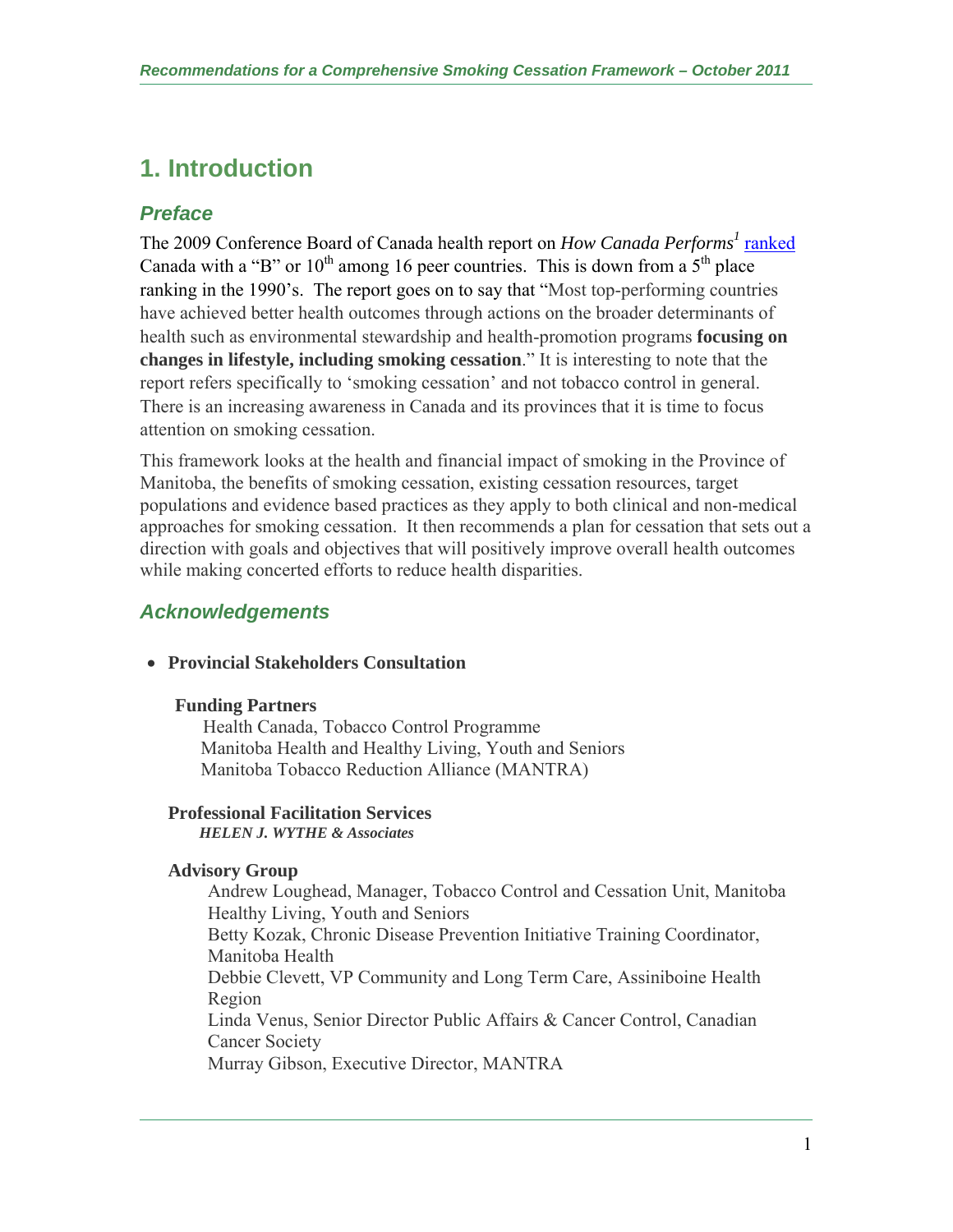#### **Host**

Dr. Dhali Dhaliwal, President & CEO, Cancer Care Manitoba

#### **Keynote Address**

Dr Peter Selby, Clinical Director, Addictions Program and Head of the Nicotine and Dependence Clinic at the Center for Addictions and Mental Health

#### **Participants**

50 participants from 30 interested organizations

#### **Working Group Primary Contributors**

Will Cooke, Smoker's Helpline Coordinator, Canadian Cancer Society Joanne Douglas, Director of Tobacco Reduction Initiatives, Lung Association of Manitoba Tracy Fehr, Tobacco Reduction Coordinator, MANTRA Murray Gibson, Executive Director, MANTRA Laura Goosen, Director of Winnipeg Region, Addictions Foundation of Manitoba Margaret Green, Nurse Therapist, Dept. of Psych-Health, Health Sciences Centre Margie Kvern, Program Specialist, Tobacco Reduction, Winnipeg Regional Health Andrew Loughead, Manager, Tobacco Control and Cessation Unit, Manitoba Healthy Living, Youth and Seniors Lea Mutch**,** Director of Wellness, Aboriginal Health & Wellness Centre of Winnipeg, Inc. Janet Nowatzki, Health Outcomes Analyst, Epidemiology and Cancer Registry, Cancer Care Manitoba Gayle Romanetz, Vice President, Manitoba Society of Pharmacists Dr. Beverly Temple, Faculty of Nursing, University of Manitoba Linda Venus, Senior Director, Public Affairs and Cancer Control, Canadian Cancer Society

# **2. Scope**

Smoking Cessation fits within the broader framework of tobacco reduction and along with Prevention, Protection and Denormalization; it forms one of the four pillars of a National Strategy<sup>2</sup> that was adopted in 1999. There is a very real sense in which these four strategic directions are interrelated in their impact on reducing tobacco use.

For example, measures to protect the health of non-smokers through smoking bans in public have a direct impact on smoking cessation by changing the social environment. Prevention measures such as ban on display and promotion of tobacco products, reduces the incitement to smoke and enhances the resolve to remain smoke-free. While there is recognition of the interconnectivity of cessation and other strategic elements, an effort has been made to keep the focus on cessation.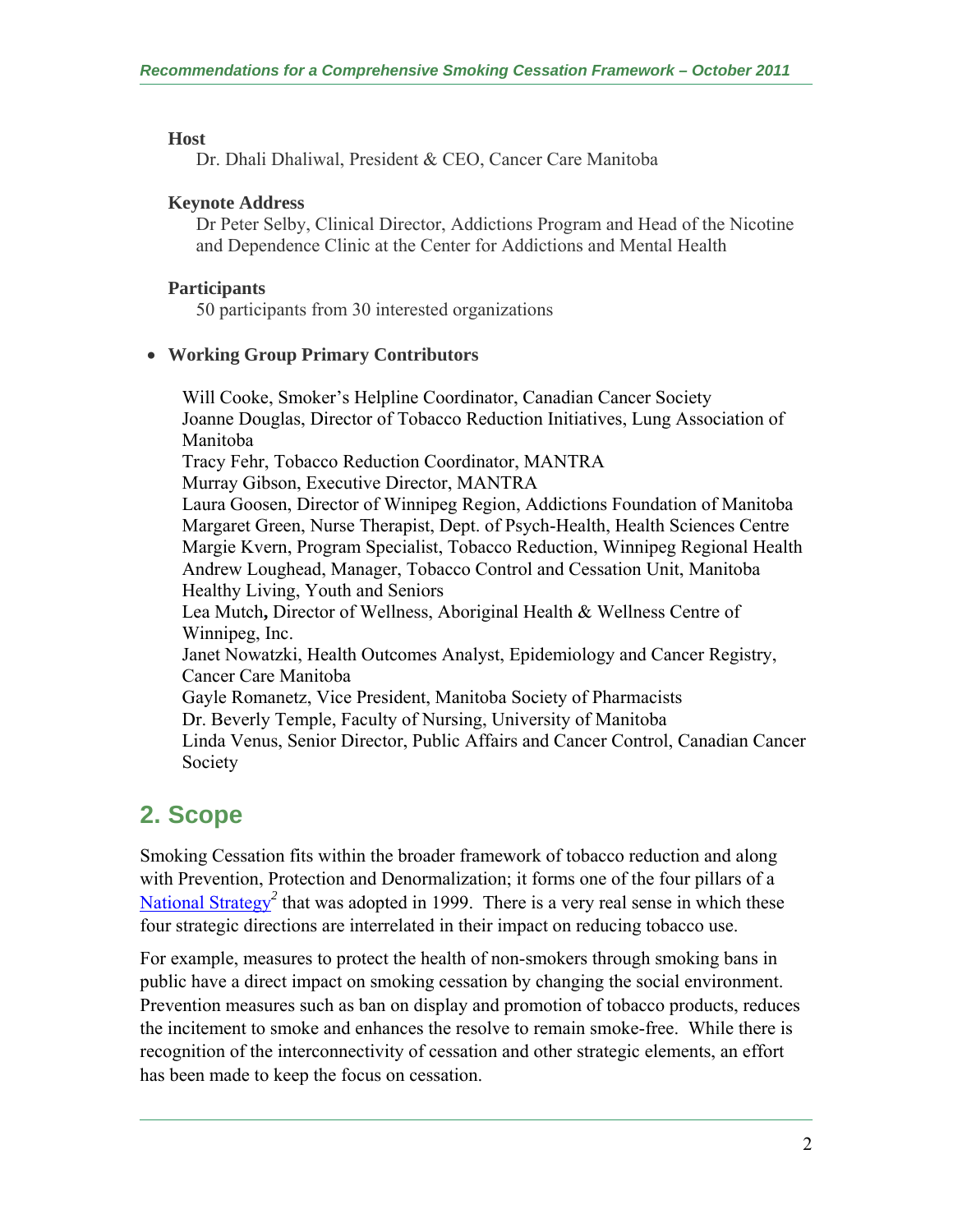Cessation activities, whether at a clinical level or population level, are most effective when conducted within the context of policy/legislative and mass media interventions. This strategy takes the approach that cessation activities must be integrated so that synergies are created to enhance outcomes. It also is developed with the understanding that only those practices that have demonstrated evidence of effectiveness should be considered for implementation. At the same time it is recognized that new challenges will result in new evidence-based practice. In order to maintain a leading-edge approach, it is essential that cessation activities be held up to scrutiny. This can only be accomplished when there is also investment in research, monitoring and surveillance and evaluation.

## **3. Executive Summary**

A review of the Canadian Tobacco Use Monitoring Survey from 1999-2008 indicates that during that time Manitoba's smoking rates declined by 4%, the least decline of any province. In terms of real numbers, this is a decrease of 30, 072 over that period of time leaving an estimated quarter of a million individuals still smoking. Much of the provincial strategy focus has been centered on youth prevention and correspondingly youth smoking rates have declined significantly during the same time period resulting in a good long-term prognosis. This has been achieved largely through legislative and policy measures. However, in order to evidence a more immediate reduction in tobacco use, a strong cessation strategy is needed as part of a comprehensive strategy.

While a wide array of smoking cessation resources exist in Manitoba, many are limited by geography, demand, staff resources and the quality of the programs being offered. The cost of providing effective cessation resources must be weighed against smokingrelated costs, direct and indirect, estimated at \$526,000,000 in 2008. By far, the largest portion of the direct costs are related to health care costs and are reflective of the huge impact that smoking has on the health of Manitobans. The health burden created by smoking is largely determined by years of exposure, presence of other chronic disease factors, type of product consumed and the consumption level. Significant health benefits can be realized through cessation, which have a direct bearing on rates of cancer, cardiovascular disease and pulmonary disease in particular. Additionally, psychological, emotional, spiritual, social and financial well-being is positively impacted through smoking cessation.

A disproportionate amount of the smoking-related health burden lies with disadvantaged populations. A 2010 report by the Manitoba Centre for Health Policy indicates that the growing gap between rich and poor is also accompanied by "profound and growing health gaps". New priorities must emerge to address the growing health gaps and the high smoking rates that are so prevalent in disadvantaged populations. Aboriginal populations bear a large portion of the smoking-related health burden and have the least available resources to address the issue.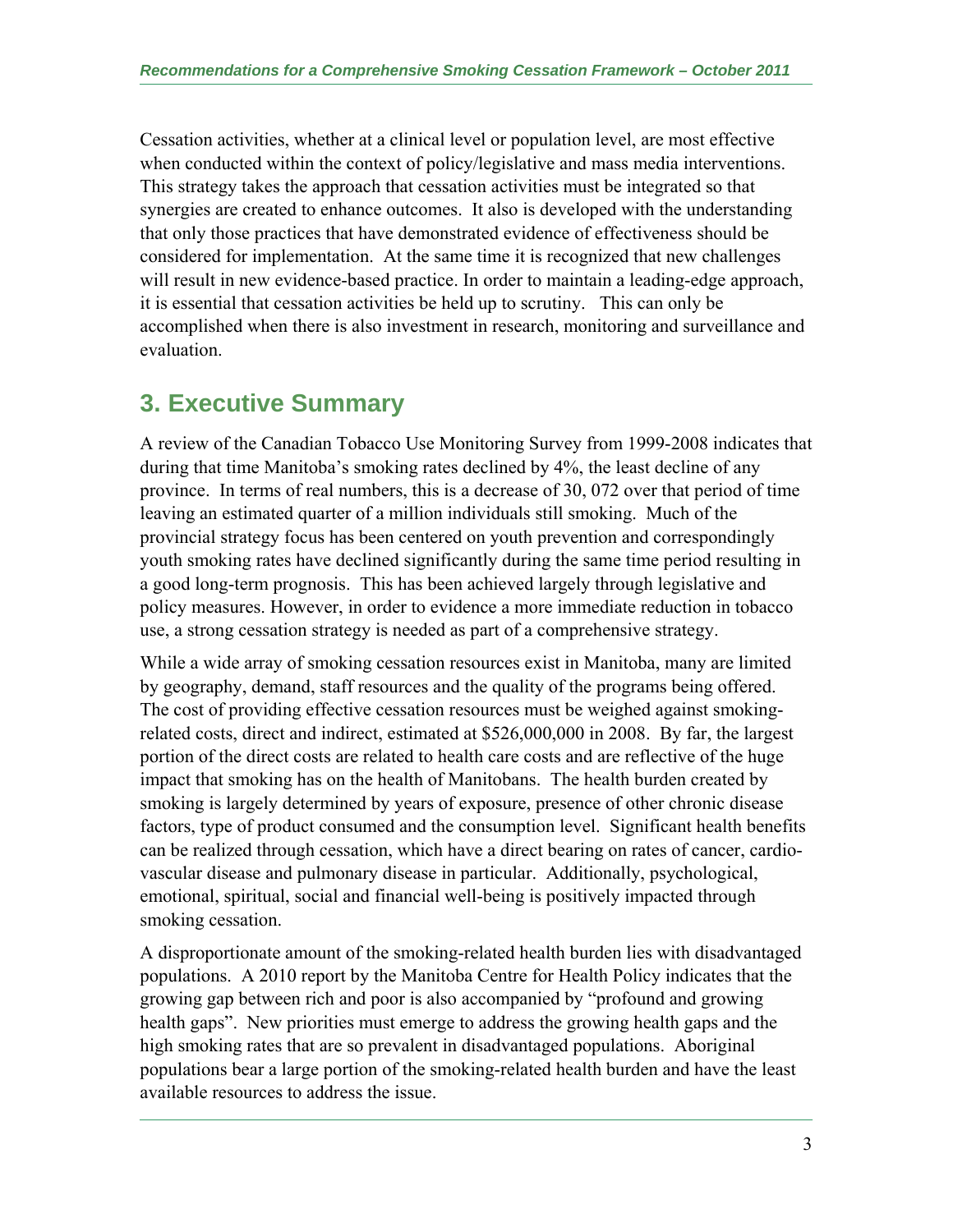An effective smoking cessation strategy must have as its overarching goal the aim of reducing the health and economic consequences arising from the use of tobacco products. This will be best achieved by increasing quit attempts at the earliest stage possible; motivating and supporting users in their efforts to quit and reducing tobacco consumption when cessation is not a consideration.

The body of this report is comprised of a series of ten recommended strategies and tactics that could be employed to effectively address the need to reduce tobacco use in Manitoba. These strategies rely heavily on recommendations being made by CAN-ADAPTT (Canadian Action Network for the Advancement, Dissemination and Adoption of Practice-Informed Tobacco Treatment) and other recognized leaders in smoking cessation. The first two recommendations cover legislative and policy interventions and the use of health communications/media interventions. They continue the work of creating supportive environments in which motivation and encouragement is provided for making the smoking cessation choice. These are followed by three recommendations that deal with approaches to cessation and the role of training and capacity building in facilitating these approaches. Cessation interventions at an individual-level and a population-level are proposed along with recommendations to enhance training and build capacity. It is essential that changes occur which will allow for the integration of smoking cessation into existing systems and that individuals be properly trained to function effectively as catalysts for cessation within that system.

An abundance of scientific evidence exists that demonstrates the effectiveness of various approaches to achieving higher rates of smoking cessation. The greatest difficulty appears to exist in identifying and making available the necessary resources for implementation. The final five recommendations are devoted to identifying resource priorities and include recommendations for implementation and coordination.

The document is put forward with the anticipation that it could serve as a means for further, ongoing consultation and ultimately result in a coordinated effort to lower rates of smoking, improve health status and reduce cost to the health care system.

# **4. Current Situation in Manitoba**

## *Smoking in Manitoba*

Statistics released by the Canadian Tobacco Use Monitoring Survey<sup>3</sup> indicate that smoking rates in Manitoba in 2009 were 19% among those 15 years of age and older. From 1999 -2008 smoking prevalence decreased in Manitoba by only 4 percentage points, the least decline of any province. The average Canadian decline was 7 percentage points.*<sup>4</sup>* In real numbers, there were 262,252 smokers in Manitoba in 1999 and 232,180 in 2009, a decrease of 30,072.

 Much of this net decline can be attributed to prevention rather than cessation. Youth (15-19) smoking rates evidenced the largest percentage decline from 29% in 1999 to 18%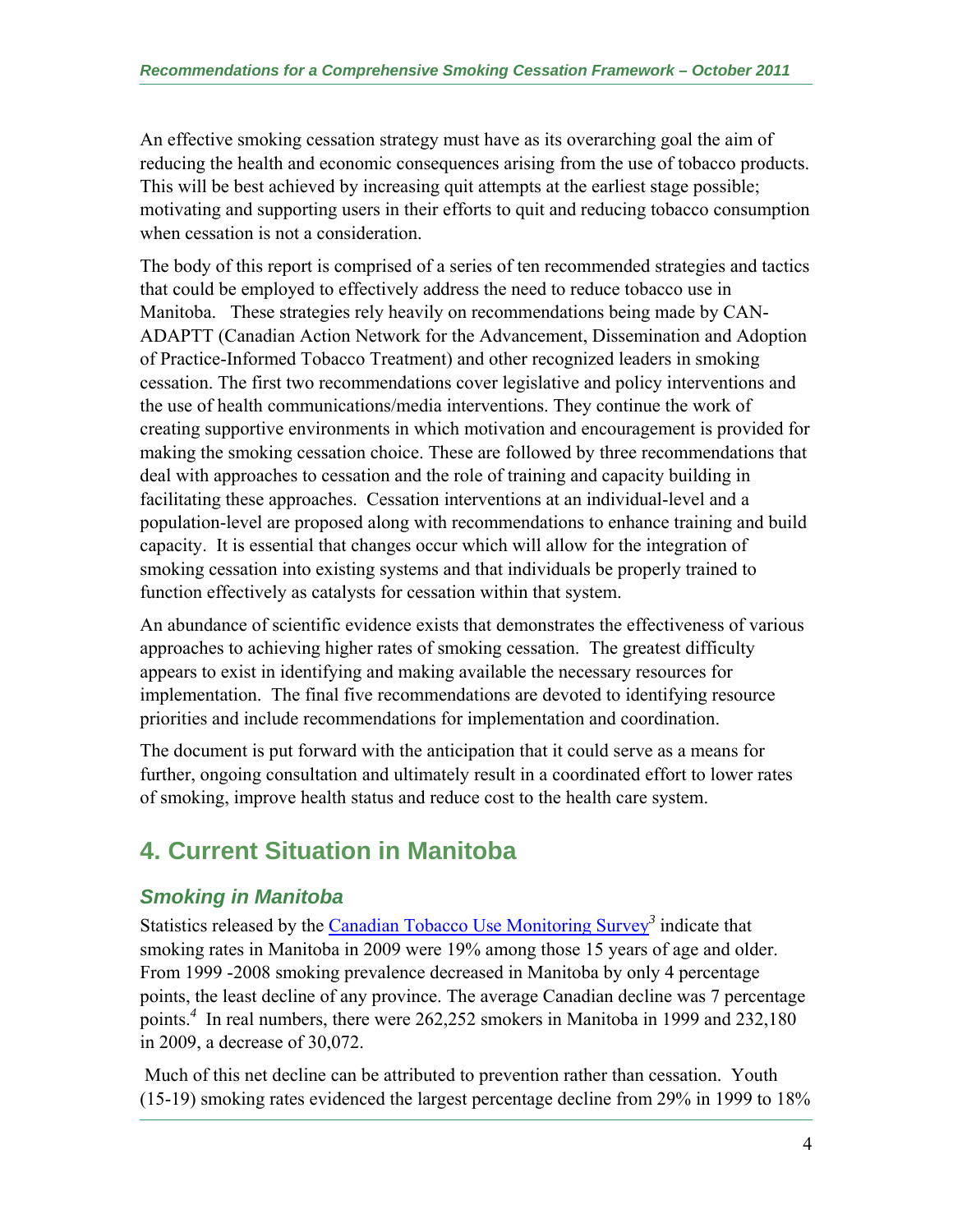in 2009. During the same time period, the number of "never smokers" increased from 49% to 56%.*<sup>5</sup>* It is encouraging to see youth smoking rates declining and measures to encourage further smoking prevention being implemented. However, this must be recognized as a long term strategy. The benefits to health and the health care system will not be realized for 25-30 years into the future. The more immediate future must include a plan to significantly reduce smoking rates through a comprehensive, integrated cessation strategy.

## *Strategies, Legislation and Policies*

Manitoba has taken significant steps through policy and legislation to create an environment in which tobacco reduction initiatives can flourish. In 2004, Manitoba gained the distinction of being the first province to legislate smoke-free public places. In 2005, the Government of Manitoba passed legislation to prohibit the display, promotion and advertising of tobacco products. In the same year, community grants were made available through the Chronic Disease Prevention Initiative for communities to actively pursue initiatives, including tobacco reduction that would reduce the incidence of chronic disease. Legislation to prevent smoking in vehicles when children under the age of 16 are present was introduced in December, 2008. In the fall of the same year, the Education Minister announced that all schools in Manitoba had adopted policies that would make school grounds smoke-free. It was also in 2008 that the Government of Manitoba introduced enabling legislation that would allow the Province to bring a lawsuit against the tobacco industry for health care recovery costs. In 2010 a school based curriculum (BOT – Back off Tobacco) was introduced into the education system. These types of legislative and policy actions provide a supportive environment for action on tobacco reduction including cessation.

## *Existing Cessation Resources - Overview*

Smoking cessation resources in Manitoba run the gamut from self help information to telephone and online cessation services, to trained professionals providing face to face counseling and nicotine replacement therapy. Some resources such as the Smokers' Helpline operate during set hours and are available throughout the province wherever a client has access to phone service. Many others are limited by geography, demand, cost, or staff resources. Resources vary greatly from region to region and there is little consistency in the type of programming being offered.

Please see **Appendix A** for a listing of cessation programs and services that are currently available in Manitoba. These are included for information and are not an endorsement of their effectiveness.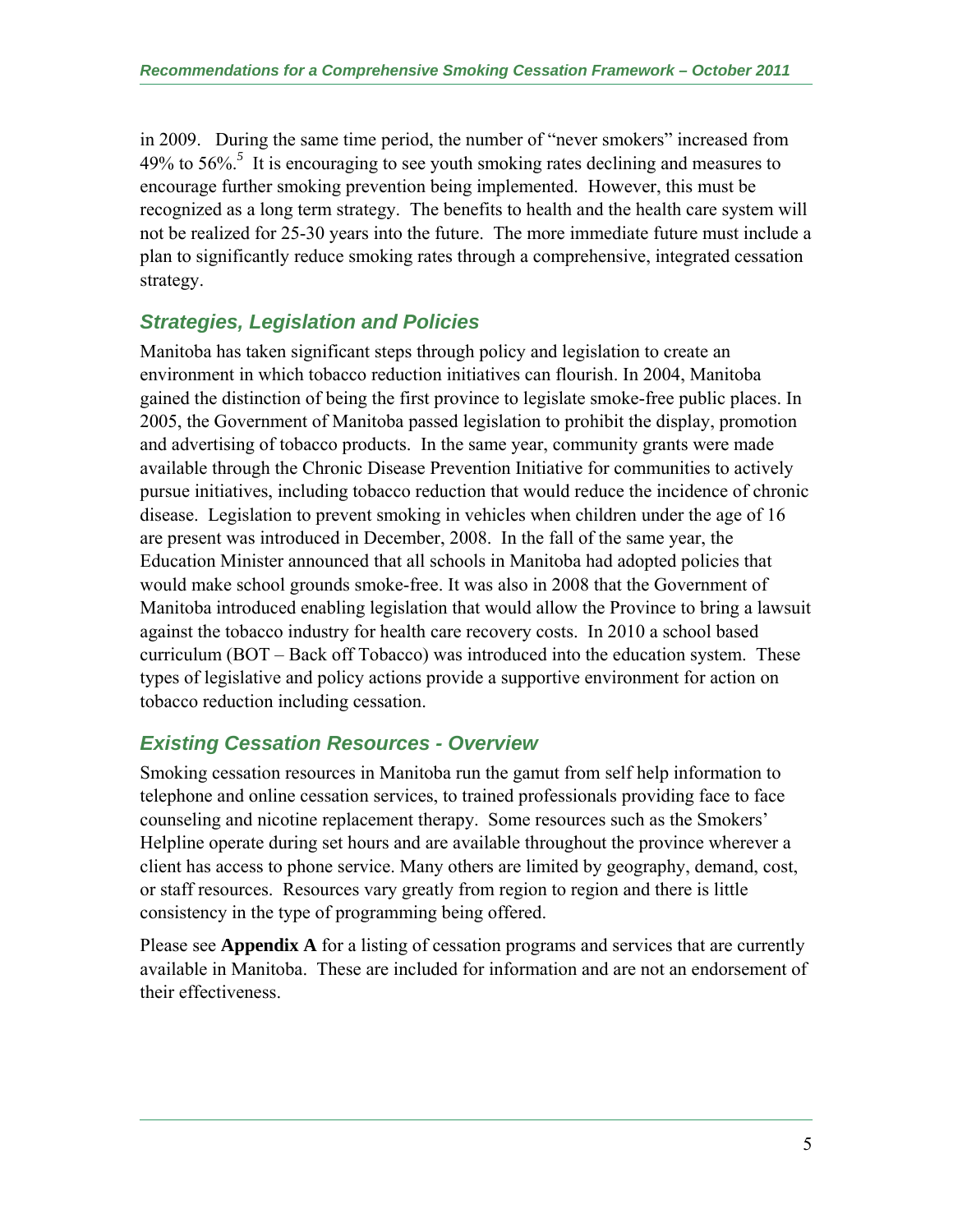# **5. Case for a Smoking Cessation Strategy**

## *Health Impacts of Smoking*

In 2004, the U.S. Surgeon General issued a report looking at the health effects of smoking. The **report**<sup>6</sup> was able to clearly state that smoking was "causally linked" or proven to cause numerous types of cancer, cardiovascular diseases, adverse reproductive effects and a list of other health effects. According to Health Canada, smoking is linked to more than two dozen diseases and conditions*<sup>7</sup>* . Margaret Chan Fung Fu Chun, Director General WHO 2008 sums it up best, "Tobacco use can kill in so many ways that it is a risk factor for six of the eight leading causes of death in the world."*<sup>8</sup>* The carcinogenic nature of tobacco, combined with addictive nicotine, makes a deadly combination that will account for 6 million deaths world-wide in 2010*<sup>9</sup>* . Smoking remains the number one cause of preventable disease and death in Canada.

The health burden created by smoking is largely determined by:

#### **Years of exposure**

The average age at which Manitobans are quitting is 48 years. To reduce the health burden in the short term, it is important to promote earlier cessation and relapse prevention.

#### **Presence of other chronic disease risk factors**

Statistically, six out of ten Canadians have chronic diseases; nearly 30% of people with one chronic condition have six or more chronic conditions.*<sup>10</sup>* Smoking is a significant risk factor for chronic disease. According to the WHO "Dietary, physical activity and smoking cessation programmes should be integral to both the prevention and management of chronic diseases".*<sup>11</sup>*

## **Type of product consumed**

More than 4000 chemicals are contained in cigarette smoke including 43 known carcinogens. The danger of these chemicals is compounded by the presence of nicotine, a potent, dependency creating drug, which makes it very difficult to quit. Nicotine replacement therapy and other safe, dependency reducing medications are available in Manitoba, but are not readily accessible to those who need them most.

#### **Consumption level**

No level of smoking is safe. However there is a direct relationship between health burden and the number of cigarettes consumed per day. Reducing consumption when cessation is not actively being considered is both prudent and effective in increasing likelihood of eventual cessation.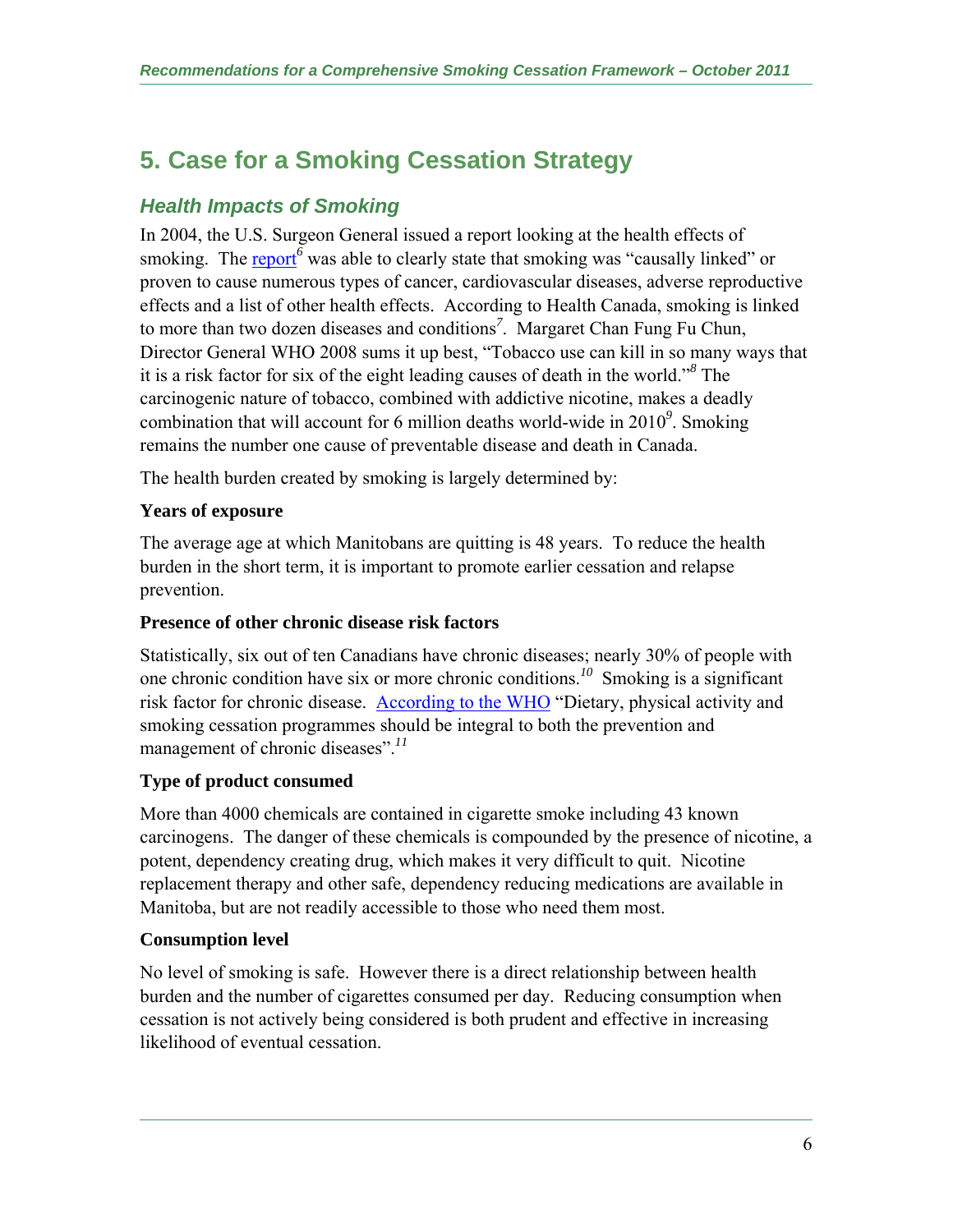## *Economic Impact of Smoking in Manitoba*

Given the substantial negative health consequences related to tobacco use, a significant portion of society's resources are consumed by this risk factor. Costs related to tobacco use can generally be split into two categories: direct costs and indirect costs. The largest **direct costs** incurred are health care costs related to tobacco use. There are also costs related to research, prevention, fire damage, and employer costs that place a burden on society. However, the health care costs associated with smoking represent an overwhelming proportion of total direct costs, and are often the key costs included in burden-of-illness estimates.

The **indirect costs** associated with tobacco use include disability and premature death due to tobacco use. The negative health consequences of tobacco use take people out of the workforce, and when a person is no longer able to work, the result is a lost economic contribution to society. A healthy workforce is a key component of a healthy economy.

Combined, the direct and indirect costs related to tobacco use represent a large weight on society. Consequently, reductions in tobacco use could significantly lighten the burden on society and in particular the health care system, allowing funds to be redirected to other needs.

The estimates of direct and indirect costs of tobacco use in Manitoba in 2008 split by gender are presented in the table below. These results were adjusted for multiple risk factors in one individual and have been adjusted for certain limitations in the exposure data (see full report for further details). In summary, the total direct and indirect costs of smoking in Manitoba in 2008 were \$526,000,000.

|                     |                |                | <b>Direct</b> | Indirect | Total   | Total         | Total    |         |
|---------------------|----------------|----------------|---------------|----------|---------|---------------|----------|---------|
|                     |                |                | Cost          | Cost     | Cost    | <b>Direct</b> | Indirect | Total   |
|                     |                |                | per           | per      | per     | Cost of       | Cost of  | Cost of |
|                     | $\%$           | #              | Smoker        | Smoker   | Smoker  | Smoking       | Smoking  | Smoking |
|                     | <b>Smokers</b> | <b>Smokers</b> | (\$'s)        | (\$'s)   | (\$'s)  | (M\$'s)       | (M\$'s)  | (M\$'s) |
| Males               | 29.8%          | 148,460        | \$687         | \$1,469  | \$2,156 | \$102.0       | \$218.0  | \$320.0 |
| Females             | 24.1%          | 125,268        | \$544         | \$1,100  | \$1,644 | \$68.1        | \$137.8  | \$206.0 |
| <b>Both Genders</b> | 26.9%          | 273,728        | \$622         | \$1,300  | \$1,922 | \$170.1       | \$355.9  | \$526.0 |

Economic Burden of Smoking in Manitoba, 2008, by Gender

For a more complete description of methodology see **Appendix B**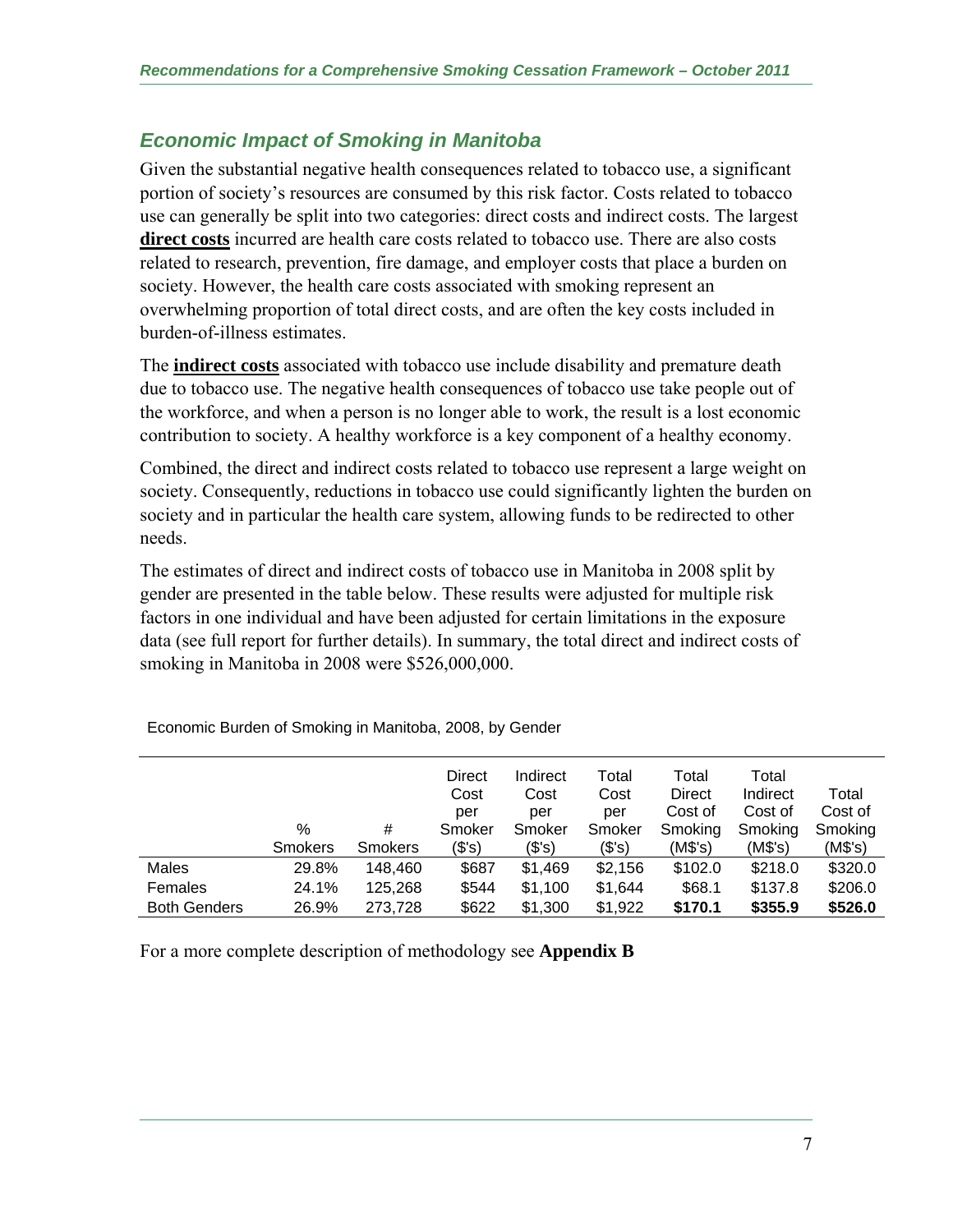## *Benefits of Smoking Cessation*

The benefits of cessation are numerous and go beyond what is often seen as health benefits.

#### **Health Benefits to the Individual**

- Quit before age 50 and the risk of dying prematurely is half that of continuing smoker.*<sup>12</sup>*
- Lung Cancer risk of dying prematurely decreases steadily- at 10 years abstinence is approximately 50% of a continuing smoker.*<sup>13</sup>*
- Coronary heart disease After one year off cigarettes, the excess risk of coronary heart disease caused by smoking is reduced by half. After 15 years of abstinence, the risk is similar to that of never-smokers*.14*
- The benefit of quitting even after a disease diagnosis can still be substantial. Smoking cessation reduces risk of dying prematurely after heart attack or cardiac surgery by 36%.*<sup>15</sup>*
- COPD With sustained abstinence the rate of lung function decline returns to that of a non-smoker.*<sup>16</sup>*
- From a population perspective, smoking is the most modifiable cause of poor pregnancy outcomes in developed countries.*<sup>17</sup>*
- In Manitoba 8% of children age 0-17 are regularly exposed to second hand smoke.*<sup>18</sup>* Over 1000 Canadians will die of second-hand smoke related disease with approximately one hundred of those being children.*<sup>19</sup>* These deaths are totally preventable.

## **Other Benefits**

The World Health Organization (WHO) defines health as "a state of complete physical, mental and social well-being and not merely the absence of disease or infirmity." The full benefits of cessation include important aspects other than physical well-being that should be considered.

- Psychological Well-Being There is growing evidence that smoking is linked to depression. Compared to non smokers and smokers who have quit, current smokers have higher rates of depression.*<sup>20</sup>*
- Emotional Well-Being For those who develop dependency, tobacco smoking becomes an "emotional roller-coaster" with short highs of nicotine induced mild euphoria, quickly followed by the lows of nicotine withdrawal.
- Spiritual Well-Being Those who smoke are well aware of the many harmful effects of smoking. The contradiction of continuing in a self-destructive behaviour often leads to feelings of guilt and inadequacy.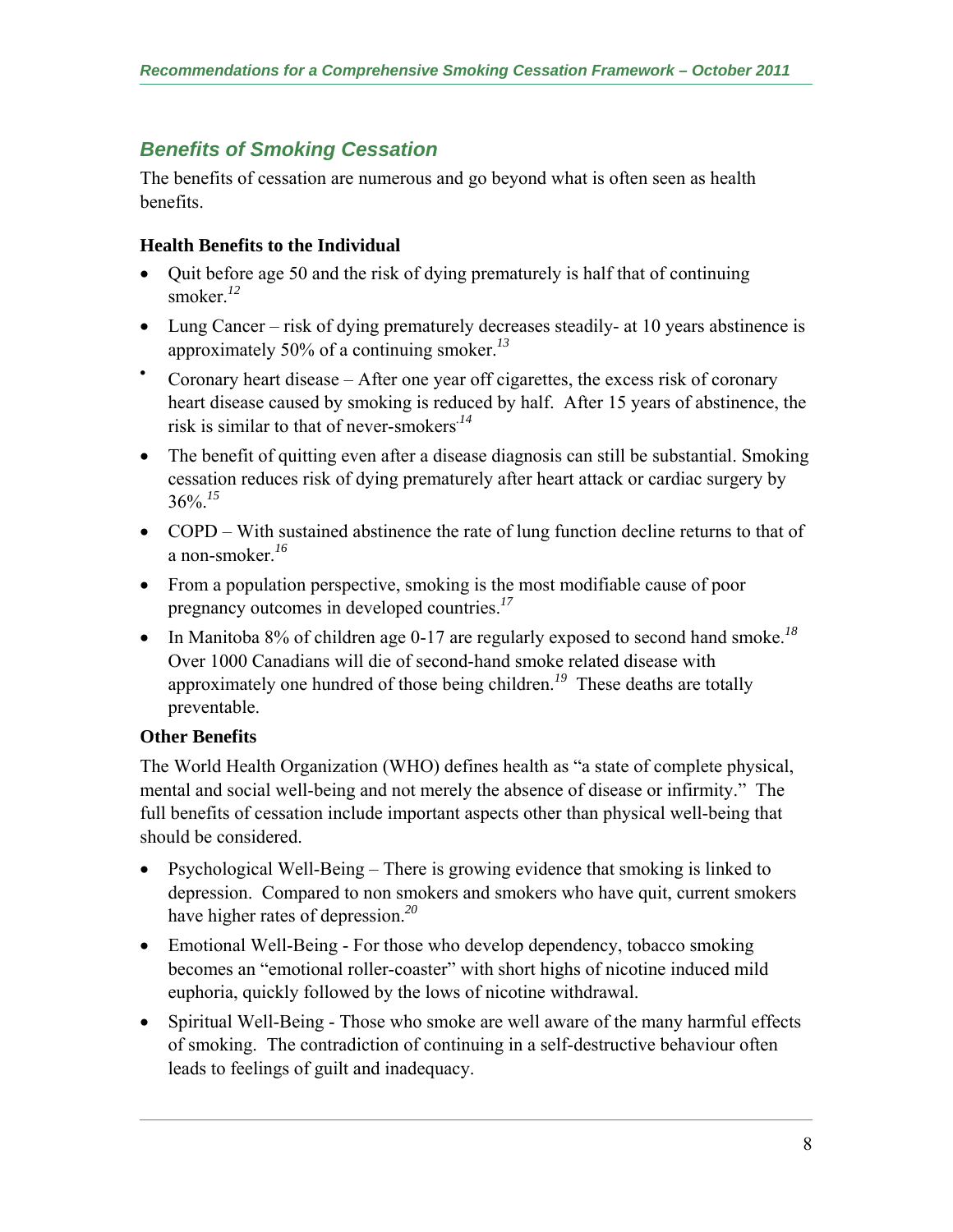- Social Integration People may smoke because they are marginalized or they may feel marginalized by smoking restrictions. Effective cessation programs can assist people to more effectively integrate into a society in which the social norms have changed.
- Financial Benefits Smoking cessation can yield significant financial benefits to the individual. A pack a day smoker saves a minimum of \$3,700 per year.

# **6. Special Considerations**

## *Inequalities and the Health of Populations*

Smoking related disease currently results in approximately 37,000 premature Canadian deaths per year with an average loss of 10-12 years of life.*<sup>21</sup>* A disproportionate amount of this smoking related health burden lies with disadvantaged populations who have not responded to population based tobacco reduction initiatives directed at the smoking population at large.

In 2004, Dr. Joel Kettner, Chief Medical Officer of Health, Manitoba co-chaired a Health Disparities Task Force which produced a discussion paper on *Reducing Health Disparities*. *<sup>22</sup>* One of the highlights of this paper states: "The most important consequences of health disparities are *avoidable* death, disease, disability, distress and discomfort; but it is clear that disparities are also costly for the health system and Canadian society as a whole… these consequences are avoidable and can be successfully addressed, but they nevertheless persist and, in some cases, are growing across the country".

The problem of growing health disparities is reiterated by the Manitoba Centre for Health Policy in their article entitled *Health Inequalities in Manitoba: Is the Socioeconomic Gap in Health Widening or Narrowing Over Time?(2010)*. *23* It indicates that the growing income gap between the richest households and the poorest households was also accompanied by "profound and growing health gaps".

## *New Priorities Must Emerge*

It is obvious that new priorities must emerge. This will need to be accomplished with targeted messaging and programs for those who currently bear an inequitable proportion of the health burden caused by smoking. This typically occurs where smoking rates are highest and resources lowest. Consistent effort must be made to address the needs of specific vulnerable populations. The list of those who are disproportionately affected by the health and economic burden of tobacco is long. The following four have been chosen to highlight the need for a more focused approach based on the high rates of prevalence/consumption and the total number of people affected.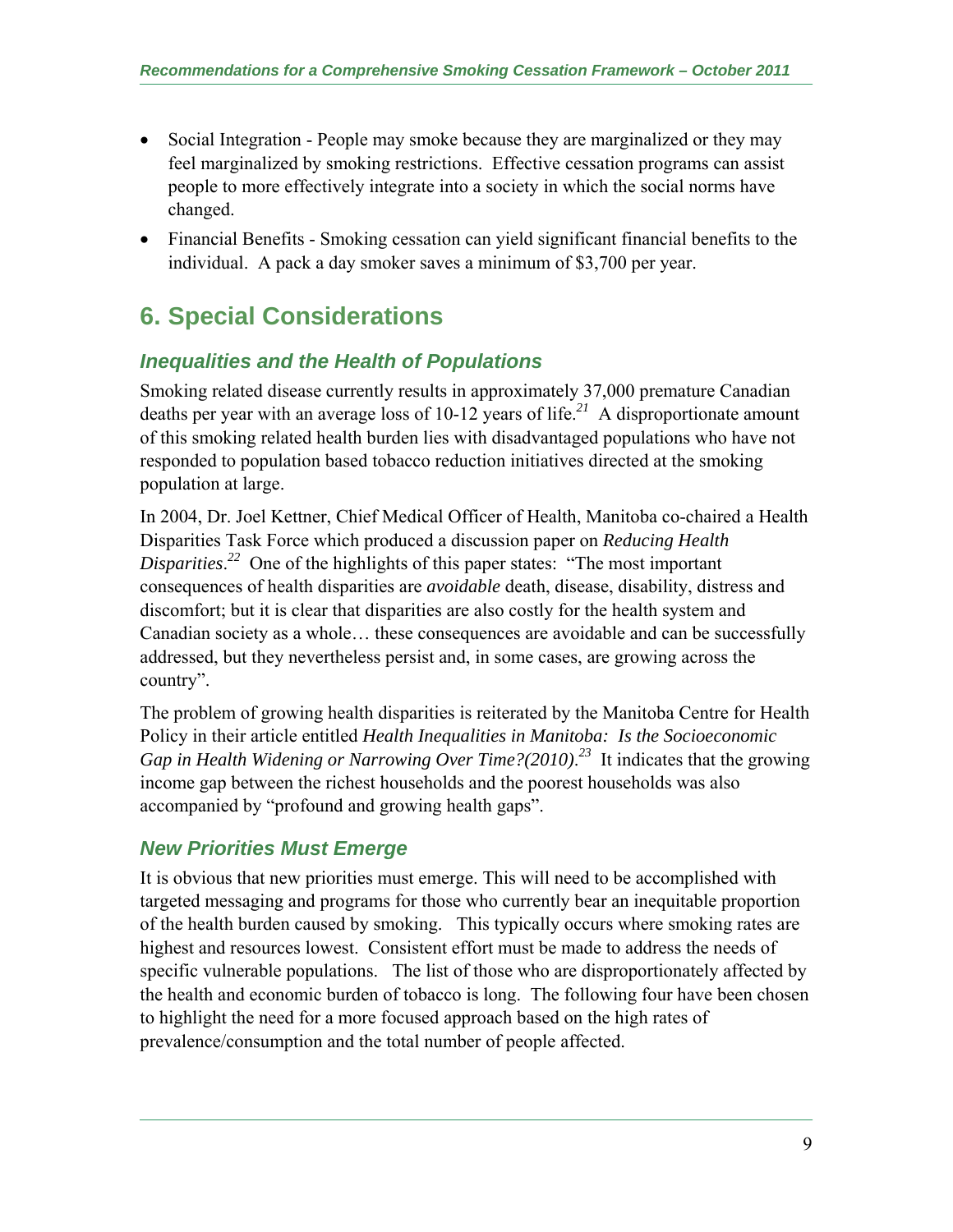- Mental Health Exceedingly high rates of smoking  $(2 \text{ to } 4 \text{ times the population rates})$ exist among those with psychiatric disorders.<sup>24</sup> This includes smoking rates as high as 90% among those with schizophrenia (Glassman 1993).*<sup>25</sup>*
- Addictions The relative risk of developing mouth and throat cancer are 7 times greater for those who use tobacco, 6 times greater for those who use alcohol and 38 times greater for those who use both tobacco and alcohol (Blot, W.J, Alcohol and Cancer 1992).*<sup>26</sup>* There is growing consensus that tobacco dependence is another addiction that should be addressed as part of the recovery process.
- Low Social Economic Status (SES) According to the Centers for Disease Control (*Cigarette Smoking Among Adults 2008*) *<sup>27</sup>* – Low income people smoke more, suffer more, spend more and die more from tobacco use.
- Pregnant and post partum women Approximately 20-30% of pregnant women use tobacco during pregnancy. Many of these women quit during pregnancy and another proportion reduce their tobacco use. However, cessation is often temporary. Relapse rates vary, but are reported as approximately 25% before delivery, 50% within four months postpartum, and 70-90% by one year postpartum.*<sup>28</sup>*

For a more complete outline of vulnerable populations please see **Appendix C** 

## *Aboriginal Populations and Smoking Cessation*

In the *Declaration on Prevention and Promotion* (2010)*<sup>29</sup>* the Ministers of Health and Health Promotion/Healthy Living of Canada agreed that, "Some people such as some First Nations, Inuit and Métis people – who occupy a unique place in Canada by virtue of history and health status – and those with lower of income and education, do not enjoy the same good health as the rest of Canada."

Aboriginal people represent 14% of Manitoba's population and it is expected that the Aboriginal population will continue to grow rapidly.*<sup>30</sup>* The City of Winnipeg has the largest number of Aboriginal people of any census metropolitan area in Canada.*<sup>31</sup>*

The need to develop smoking cessation resources specifically for Aboriginal peoples is critical, as the rates of smoking among Aboriginal adults is 59% nationally,*<sup>32</sup>* with anecdotal reports that smoking rates in some Aboriginal communities are in excess of 70%.

In order for tobacco control policy to be effective, the importance of the role that tobacco has in the lives of some Aboriginal people needs to be recognized and incorporated into policy. Acknowledging tobacco use in a traditional capacity shows respect for the customs and traditions of Aboriginal people. This understanding is a necessary component of tobacco control policy and smoking cessation programs as it acknowledges tradition and the importance of remembering.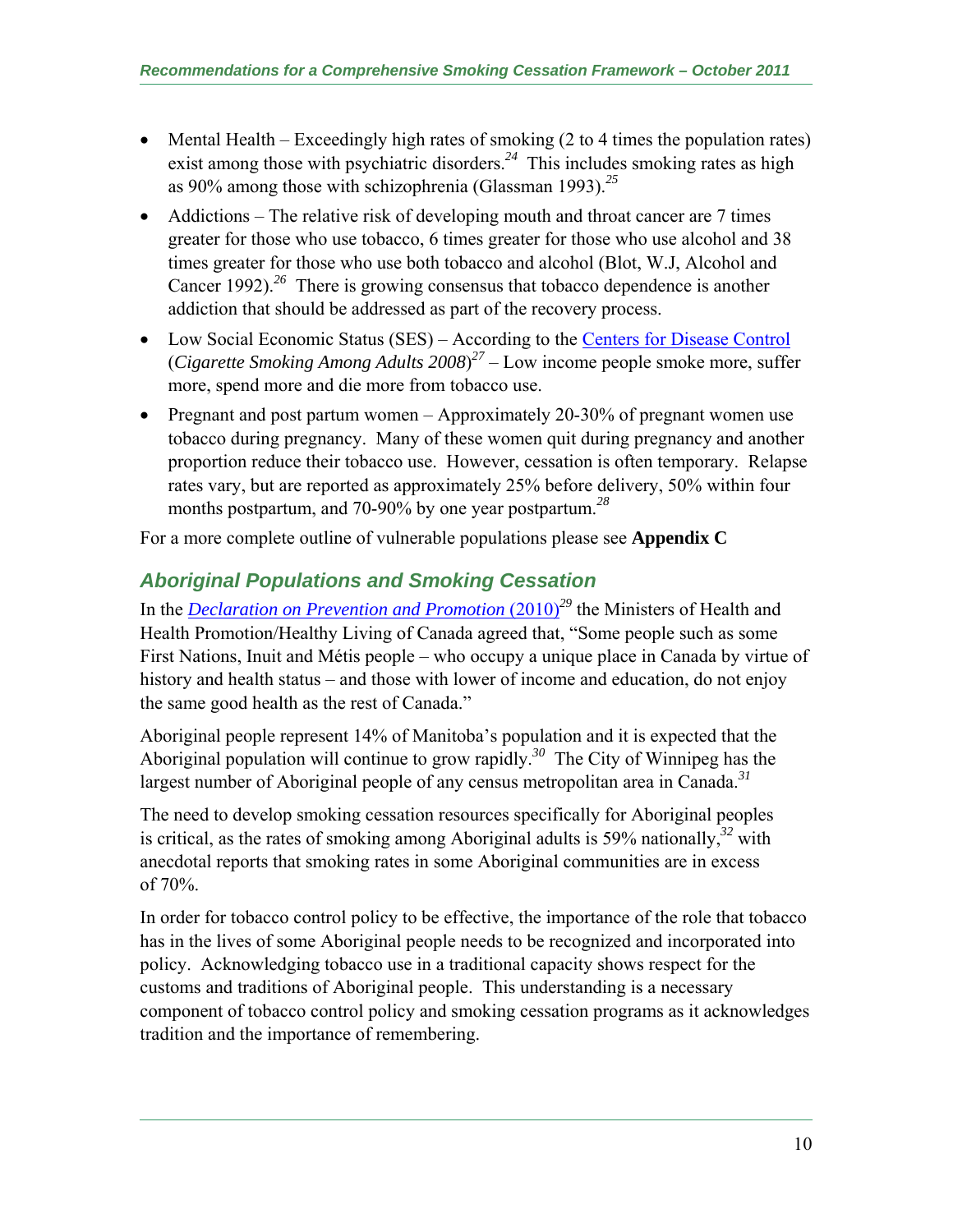#### **Identification of Emerging Practices for Consideration in Aboriginal Program Cessation Design**

In 2008, the Aboriginal Cancer Care Unit for Cancer Care Ontario produced *A Case Study Approach, Lessons Learned in Ontario – Aboriginal Tobacco Cessation*. *<sup>33</sup>* The document looks at two case studies of tobacco cessation programs, Sacred Smoke, operating at Wabano Centre for Aboriginal Health in Ottawa and Sema Kenjigewin Aboriginal Misuse Program from Anishnawbe Mushkiki Aboriginal Health centre in Thunder Bay.

Please see **Appendix D** for Identification of Emerging Practices for Consideration in Aboriginal Program Cessation Design.

To reduce tobacco misuse by Aboriginal people, consultation with groups such as the Assembly of First Nation's Tobacco Action Circle must take place in order to develop a tobacco prevention and cessation strategy. The Tobacco Action Circle was established to advise on federal tobacco control initiatives. Membership includes Elders, regional tobacco representatives appointed by the AFN regions, tobacco control and smoking prevention/cessation partners, youth representatives, and other partners. The Tobacco Action Circle will advise the Assembly of First Nations in the development of a National

First Nations Tobacco Control Strategy, which will include a scan of community-based practices, using existing knowledge sources, considering other strategies and exploring funding sources.

# **7. Goals for a Smoking Cessation Strategy**

The following goals were arrived at with the understanding the first goal is the large overarching goal

- Reduce the health and economic consequences from the use of tobacco products
	- Increase quit attempts at the earliest stage possible
	- Motivate and support users efforts to quit
	- Reduce tobacco consumption when cessation is not a consideration

# **8. Guiding Principles for a Smoking Cessation Strategy**

Guiding principles refer to the fundamentals which guide the stakeholders and partners in understanding

- a) the principles that guide the formation of a smoking cessation strategy which include the following:
	- Evidence Based Builds on best available research, best practices, and best established approaches for decision making and strategy prioritization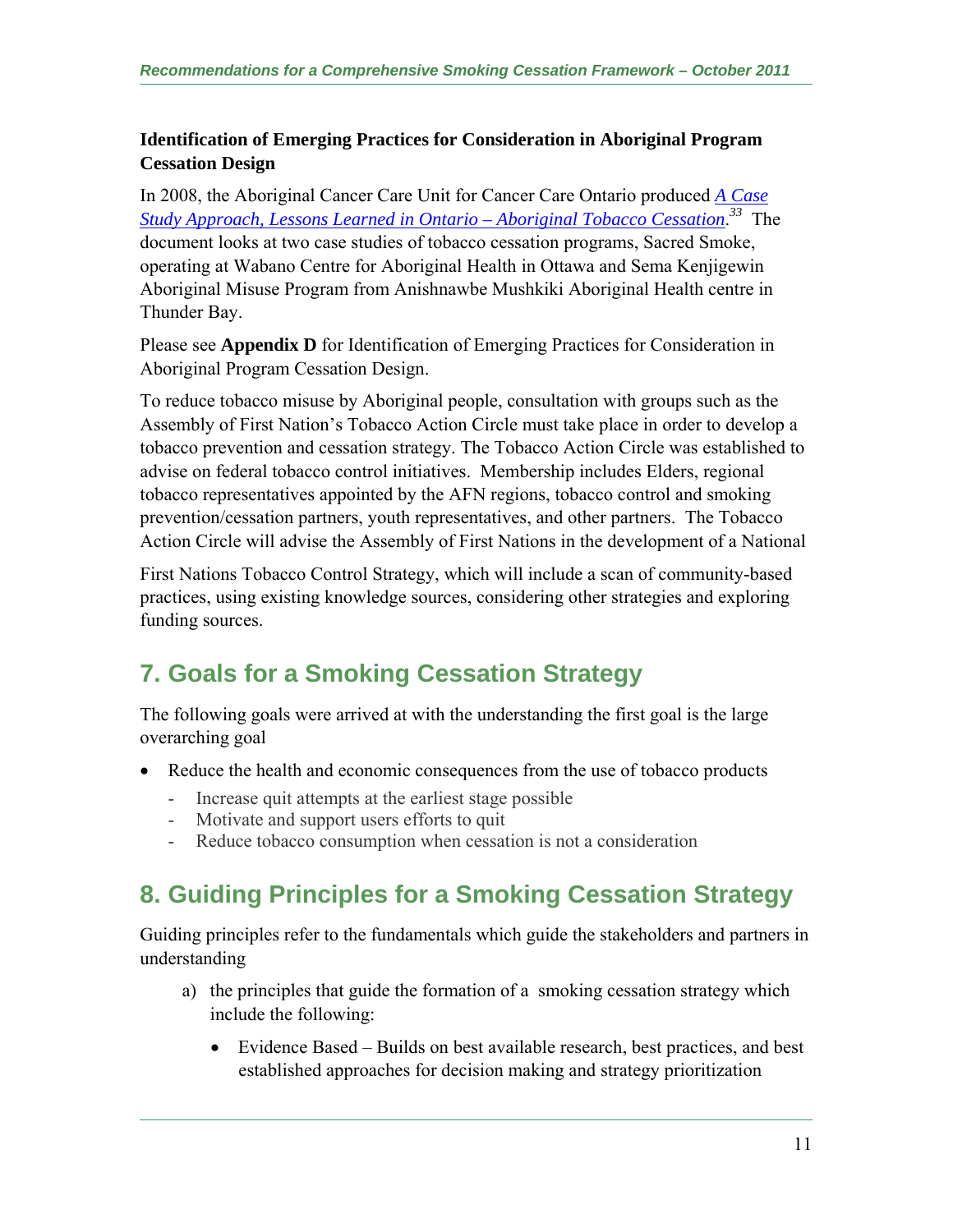- Comprehensive Key components are integrated into an effective, unified system
- Clearly Enunciated Goals and Objectives SMART specific, measurable, actionable, realistic and timely
- Dynamic constantly evolving to reflect latest evidence and practice as well as current client needs and opportunities to meet those needs
- b) the principles that guide the interactions and relationships between various partners including the following:
	- Partnerships must exist for an effective smoking cessation strategy and those partnerships must involve a variety of disciplines (decision makers, health care professionals, etc.) and must exist at various levels (provincial, regional and community)
	- Client/patient centered interactions should be promoted. These build long term, meaningful relationships
	- The Social Determinants of Health reflect a larger and more encompassing view of health and must be accounted for in a smoking cessation strategy. This includes recognition of the disparities that exist in various populations and a commitment to prioritize the needs of the vulnerable
	- Continuous learning should be pursued through taking advantage of monitoring and evaluation which enhances knowledge and ensures its translation into future initiatives
	- Ongoing research and the subsequent development of strategies and tools that will enhance smoking cessation initiatives

# **9. Proposed Strategies and Tactics – A Framework**

The following outline of various strategies and tactics builds on the ongoing work of CAN-ADAPTT (Canadian Action Network for the Advancement, Dissemination and Adoption of Practice-Informed Tobacco Treatment) a practice-based research network. The network is one of a kind in Canada and is currently exploring components of effective smoking cessation systems across Canada. This strategy also relies heavily on recommendations contained in the United States Department of Health and Human Services<sup>34</sup>; New Zealand Ministry of Health<sup>35</sup>; French Health Products Safety Agency-(Smoking Cessation Guidelines)*<sup>36</sup>*; United Kingdom - Smoking Cessation Guidelines for Health Professionals) *<sup>37</sup>*; OMA (Ontario Medical Association Guidelines). *38*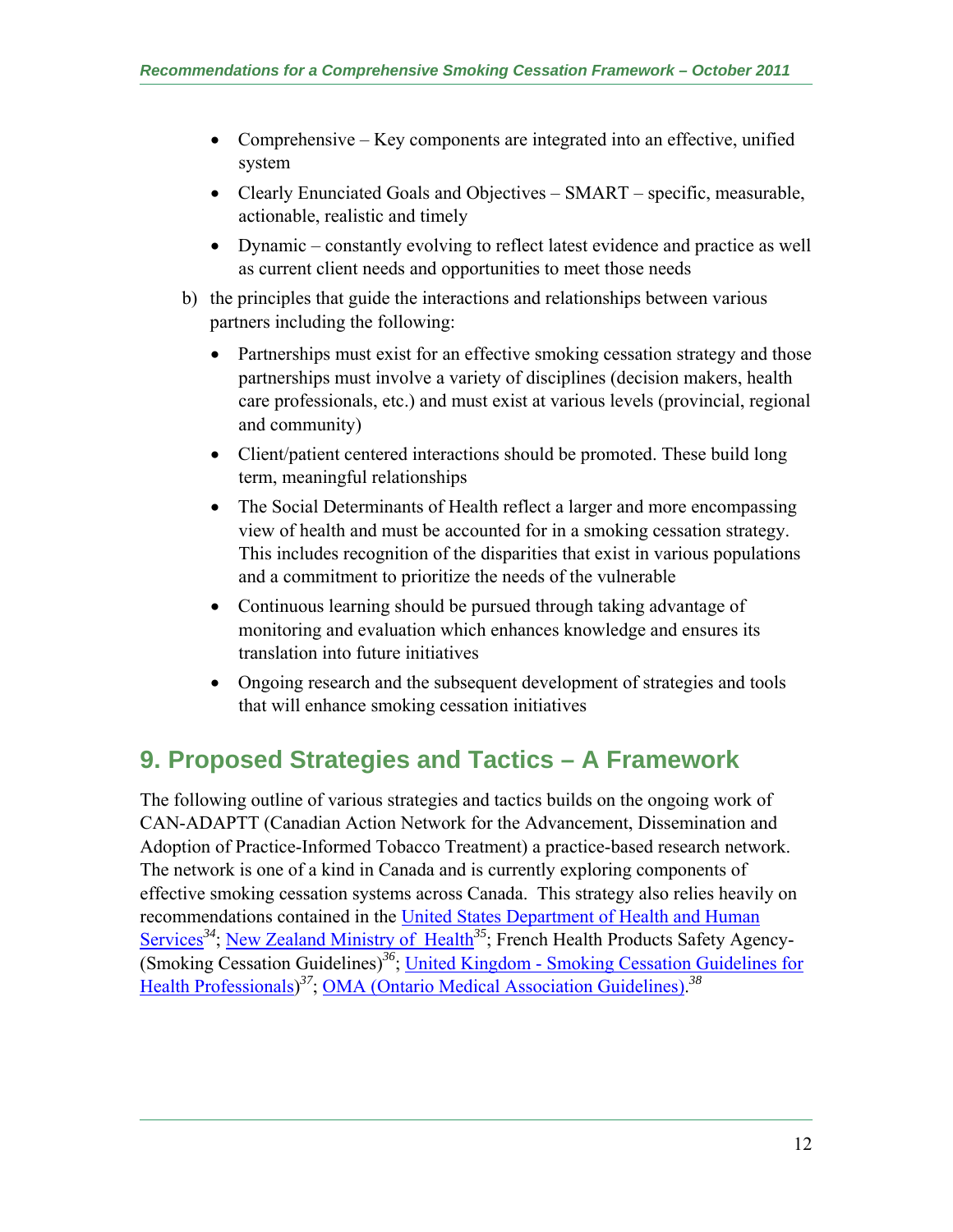## *I. Legislative and Policy Interventions*

While legislative and policy actions which have already been taken provincially are commendable, there are also other areas of policy and legislation that would continue to provide an even stronger basis for tobacco reduction. These would act in a mutually supportive way with cessation and include:

- Reduce the density of tobacco by prohibiting the sale of tobacco products in certain places, such as pharmacies (8 other provinces have done this), and on university campuses
- Establish tobacco free zones by prohibiting the sale of tobacco around grade schools
- Implement a licensing system for all tobacco retailers. Charge annual fees for licensing as proposed in B.C.
- Enter into dialogue with First Nations leadership and communities to explore on reserve, smoking reduction opportunities
- Prohibit outdoor smoking in settings where it contravenes role modeling activities or healthy living activities such as sports fields or playgrounds
- Renew the provincial tobacco control strategy, setting specific targets for smoking cessation based on actual numbers
- Encourage policies that promote smoke-free multi-unit dwellings including both private housing and Manitoba Housing properties
- Make smoking cessation resources, including nicotine replacement therapies and prescription medications, more readily accessible as Saskatchewan has done

## *II. Health Communication and Media Interventions*

Mass media campaigns are an established element of best practice in tobacco control. Campaigns serve to educate and remind audiences of the urgency and the benefits of quitting and the most effective ways to achieve this. Messaging from mass media contributes to both cessation and preventing youth from starting.

Mass media should be prioritized by provincial and federal governments. The report entitled 'The Effects of Tobacco Control Policies on Smoking Rates: A Tobacco Control Scorecard<sup>39</sup>, lists nine types of tobacco control policies that have been examined empirically and are capable of being implemented by various levels of government. Of the nine policy recommendations, the use of mass media ranked  $3<sup>rd</sup>$  in importance. The use of mass media campaigns was found on average to yield a 7% decrease in prevalence rates when sufficiently funded and combined with other policies. The proven effectiveness of mass media campaigns is reinforced by reviews conducted by the National Cancer Institute*<sup>40</sup>* (2008) and mass media is recommended as part of CDC Best Practice *<sup>41</sup>*(2007).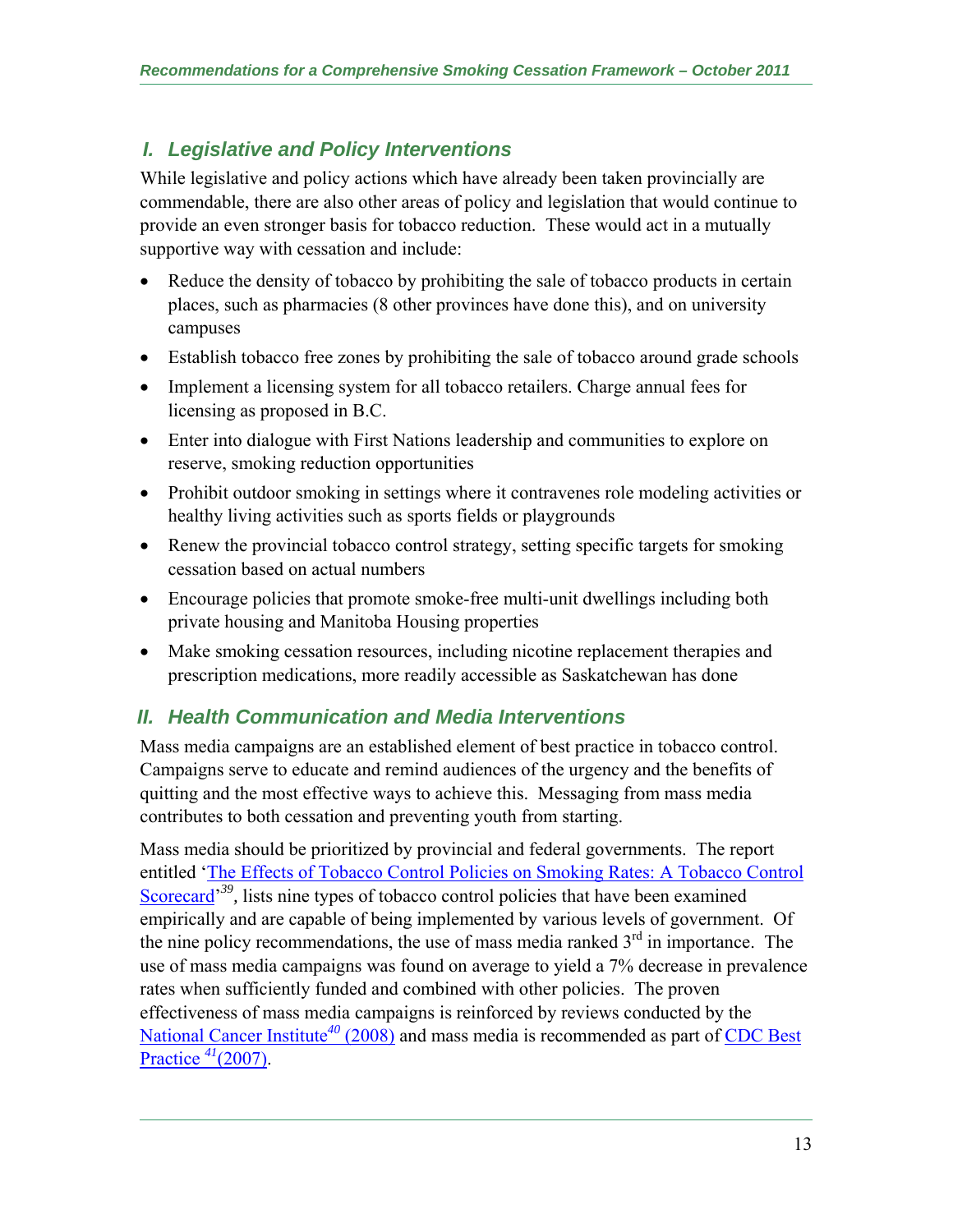Proposed implementation tactics should consider:

- Media campaigns should be strategically targeted to populations with high smoking prevalence such as disadvantaged populations
- Reach, frequency and duration are the key elements in a successful mass media campaign. Cost considerations can be mitigated by a targeted approach that limits the reach and pays more attention to frequency and duration
- A campaign should be adequately funded to run at least 6 months to affect awareness of the issue, 12 to 18 months to have an impact on attitudes, and 18 to 24 months to influence behavior
- Audience research should be conducted to define the thematic characteristics and execution of messages and to develop campaigns that are influential and engage specific audiences
- Social marketing approaches, which allow built-in audience feedback, should be employed
- Traditional mass media communication tools should be augmented with policy measures, public relations efforts such as press releases, local events, media literacy and health promotion activities

## *III. Individual Approaches to Cessation*

Tobacco dependence is a chronic, relapsing disease that often requires repeated intervention and multiple attempts to quit. Effective treatments exist that can significantly increase rates of long-term abstinence, and recommendations based on the evidence are found below.

#### **Counseling Recommendations**

- All physicians and other health care workers should strongly advise all patients who smoke to quit and provide brief advice, tailored to the client's smoking status .
- Multiple sessions of counselling combined with medication increase the chances of a successful quit.
- Treatment should be delivered by a variety of clinician types and by multiple clinicians who are trained in evidence-based smoking cessation practices.
- Telephone counselling, face-to-face counselling (both group and individual) and tailored self-help materials are all effective formats of psychosocial treatments and should be used in smoking cessation interventions.
- Follow ups should be conducted regularly to assess client progress. Smokers who relapse should be provided with ongoing counselling support and appropriate resources.
- Culturally sensitive methods should be used to deliver cessation services to racial or ethnic minorities.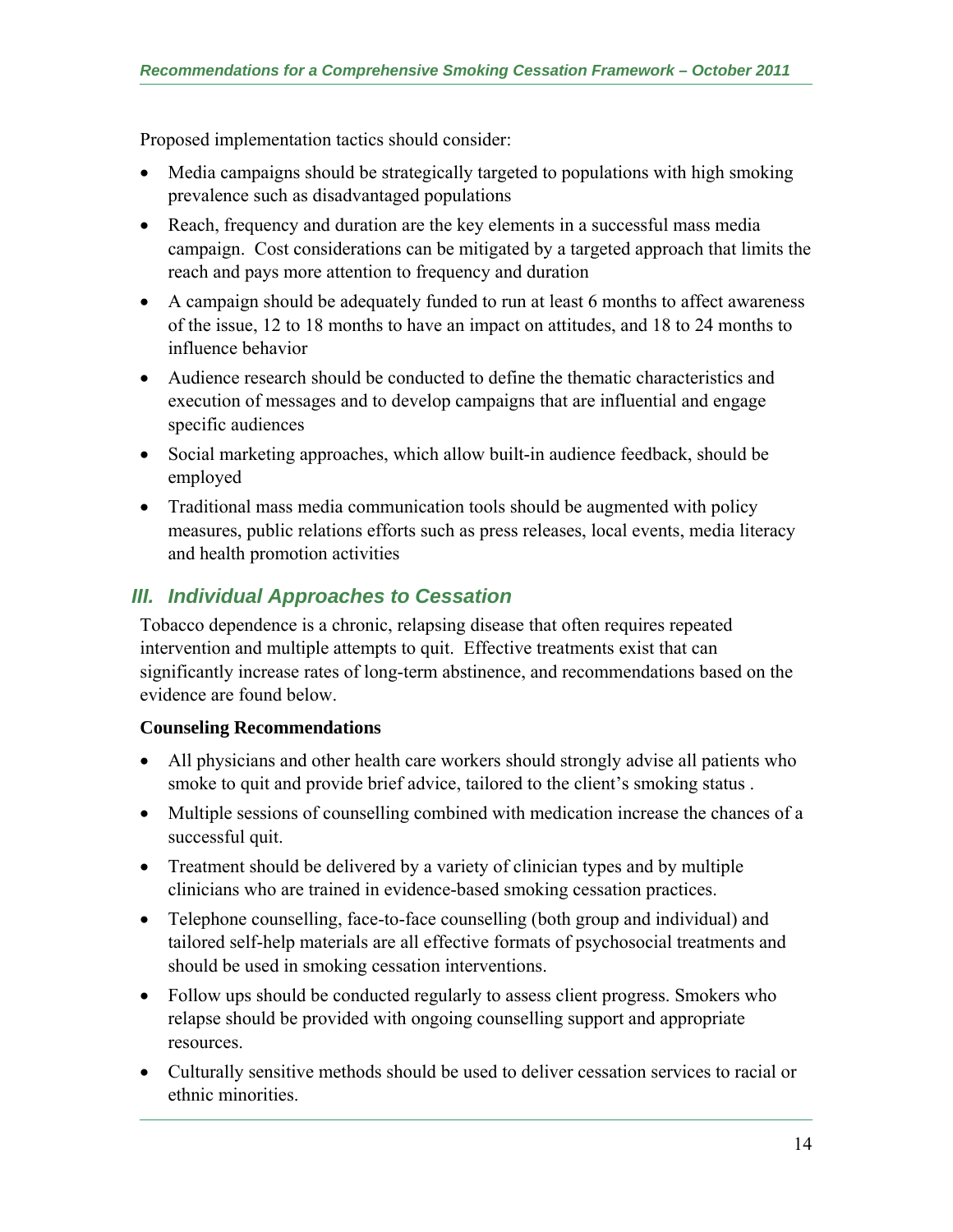#### **Pharmacotherapy Recommendations**

Pharmacologic therapy is available through the use of nicotine replacement and nonnicotine treatment options.

- Nicotine replacement therapy (NRT) products which include transdermal patches, lozenges, inhalers and chewing gum are available without a prescription and are effective smoking cessation treatments.
- Bupropion is an effective non-nicotine smoking cessation treatment and is available with a prescription.
- Varenicline is an effective non-nicotine smoking cessation treatment and is available with a prescription.

#### **Systems Recommendations**

There are a number of strategies that can be implemented at a systems level to create an environment in which the likelihood of current tobacco users making the decision to quit is increased, and being successful in the quit attempt. The following are evidence-based system-level recommendations:

- Hospitals, clinics and health care facilities should ensure that every patient who smokes is identified and offered, at minimum, a brief cessation intervention.
- Tobacco dependence treatments (both medication and counselling) are highly costeffective relative to other reimbursed treatments and should be prioritized.
- RHA's should have regional policies that support and provide tobacco dependence services.
- All patients should be made aware of a hospital's smoke free policies and advised to quit smoking prior to admission. Inpatients should be provided with NRT.

## *IV. Population - Level Cessation Interventions*

- The existing strategic plan for comprehensive tobacco control should be revised with input from appropriate partners at the regional and provincial level.
- The strategic directions of the cessation strategy should be incorporated into the larger strategic plan for comprehensive tobacco control.
- Individual level educational and clinical approaches should be integrated with population based efforts at all levels.
- Tobacco taxes should be increased annually to equal or exceed the rate of inflation.
- Federal and provincial efforts to control the sale of contraband tobacco products should be increased.
- Multi-component interventions that include telephone and on-line support should be an integral part of the provincial cessation strategy.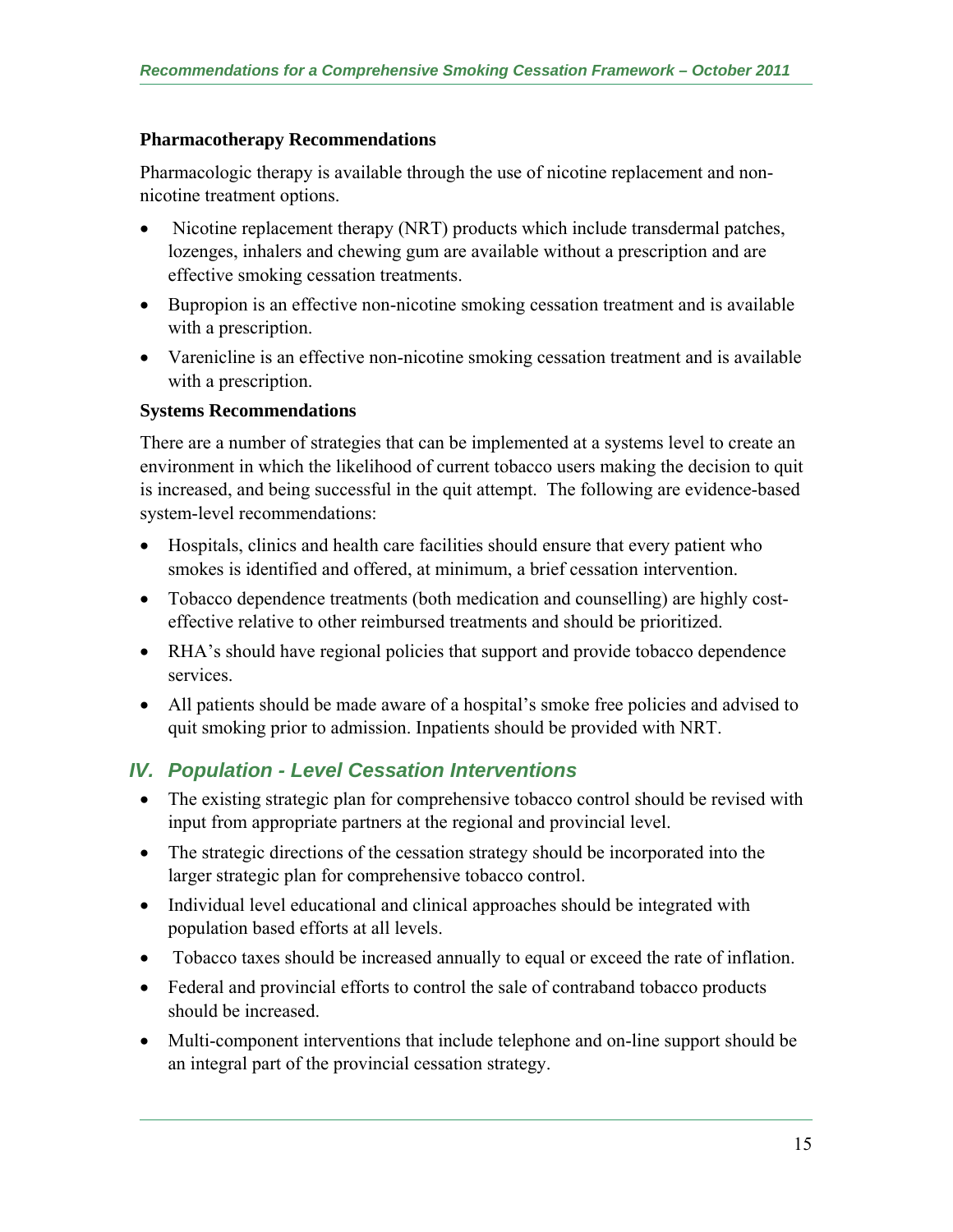Cessation programming should be prioritized to previously identified target groups, utilizing existing organizational structures to provide tobacco awareness and smoking cessation for all staff and clients.

## *V. Training or Capacity Building among Health Care Professionals*

- Implement guidelines, training programs and incentives for health professionals to deliver brief smoking cessation interventions.
- Tobacco use cessation treatment should be included in core curricula of all clinical disciplines and at different levels of education.
- Training should be a core part of a tobacco use cessation program in all health authorities.
- Prioritize training for health care professionals who provide care to populations with a high prevalence of tobacco use.
- Tobacco use cessation treatment should be integrated into standards of care through accreditation bodies.
- Cessation knowledge and skills should be evaluated at licensing/certification evaluation.
- Specialty societies should adopt training as a uniform standard of competence for all members.

## *VI. Investment Priorities*

A review of tobacco reduction activities across Canada readily reveals that those provinces with higher investments in tobacco control also have lower rates of prevalence.

## *a) Infrastructure Investment*

The following investments in infrastructure are worthwhile investments.

- Establishing structures that provide coordination and collaboration at the federal, provincial, regional and community levels
- Strengthening the capacity of community-based organizations to positively influence social norms regarding tobacco use and to build relationships between health departments and grassroots, voluntary efforts
- Ssponsoring, regional and provincial training conferences, and providing technical assistance
- Supporting and/or facilitating tobacco prevention and control coalition development as well as linking to other related coalitions (e.g., cancer prevention & control, diabetes prevention & control)
- Supporting innovative demonstration and research projects to prevent youth tobacco use, promote cessation, promote tobacco-free communities, and reach diverse populations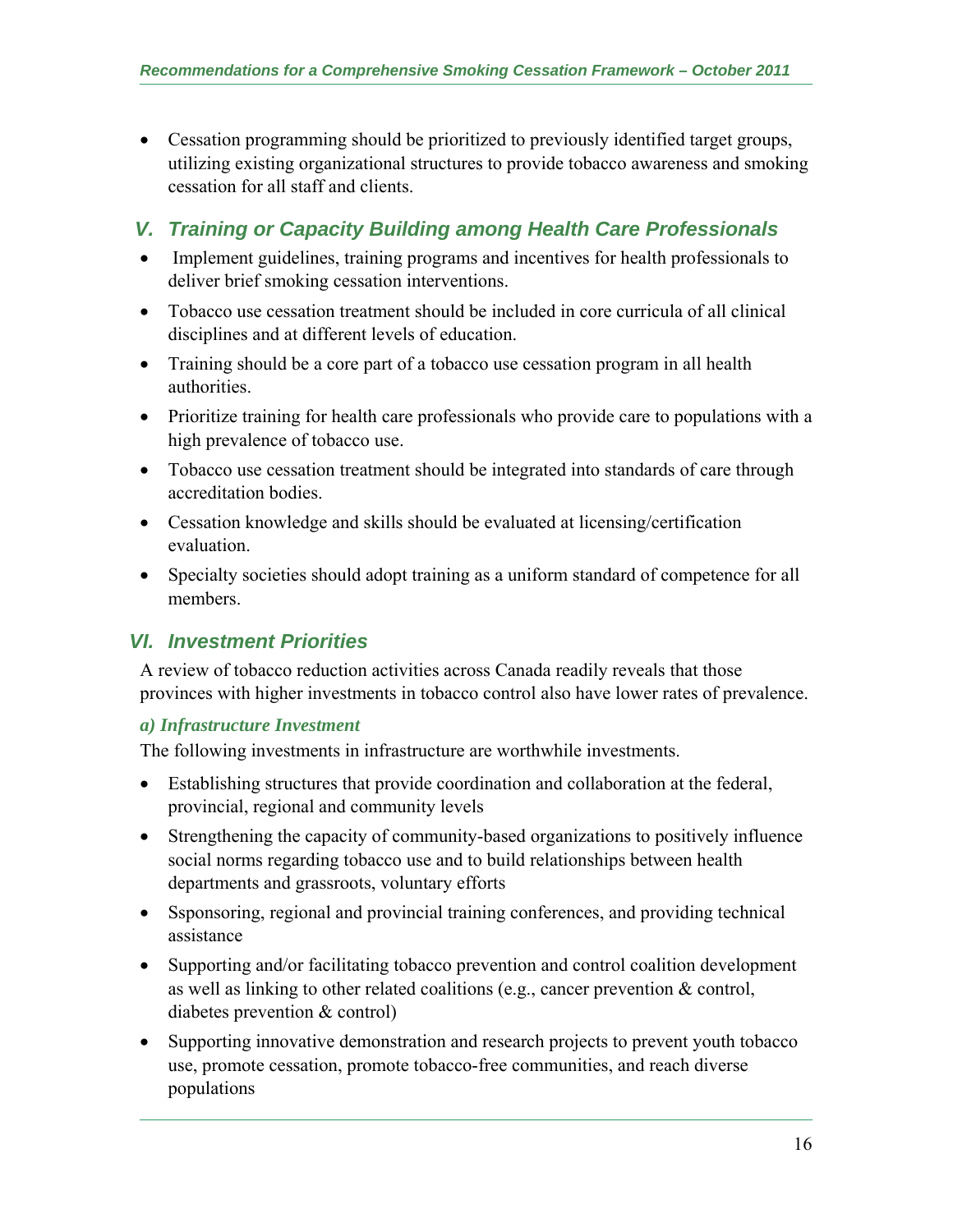Providing assistance to regions wishing to establish a local strategic plan of action that is consistent with the province's strategic plan

#### *b) Treatment Investment*

The availability of cessation medications, both prescription and NRT does not guarantee their accessibility. Consideration should be given to investing in treatments (both medication and counseling) that are proven to be efficacious.

- NRT should be provided for patients in health care facilities whose smoking status has been recorded and who indicate a desire for cessation/reduction support.
- Sufficient resources should be allocated for systems support to ensure the delivery of efficacious tobacco use treatments.
- Cessation medications, both prescription and non-prescription as identified in the recommendations, should be covered by provincial health insurance plans.
- Priority for the availability of cessation medications should be given to recognized vulnerable populations.

#### *c) Programs Investment*

Program investment can provide the skills, resources, and information needed for implementation of effective community programs.

- Collecting community-specific data and developing and implementing Culturally appropriate interventions with multicultural involvement.
- Supporting innovative demonstration and research projects to prevent youth tobacco use, promote cessation, promote tobacco-free communities, and Reach diverse populations.
- Supporting local strategies or efforts to educate the public and media not only about the health effects of tobacco use and exposure to secondhand Smoke, but also about available cessation services.
- Implementing evidence-based policy interventions to decrease tobacco use initiation, increase cessation, and protect people from exposure to Secondhand smoke.

#### *d) Research Investment*

Continued commitment is needed, at all levels, to identify and fund research related to tobacco use cessation best practices.

- Develop mechanisms to consistently identify current research gaps to enable better decision making.
- Work with policy and decision makers to secure adequate funding for needed research.
- Enable better collaboration between policy makers, researchers and program providers.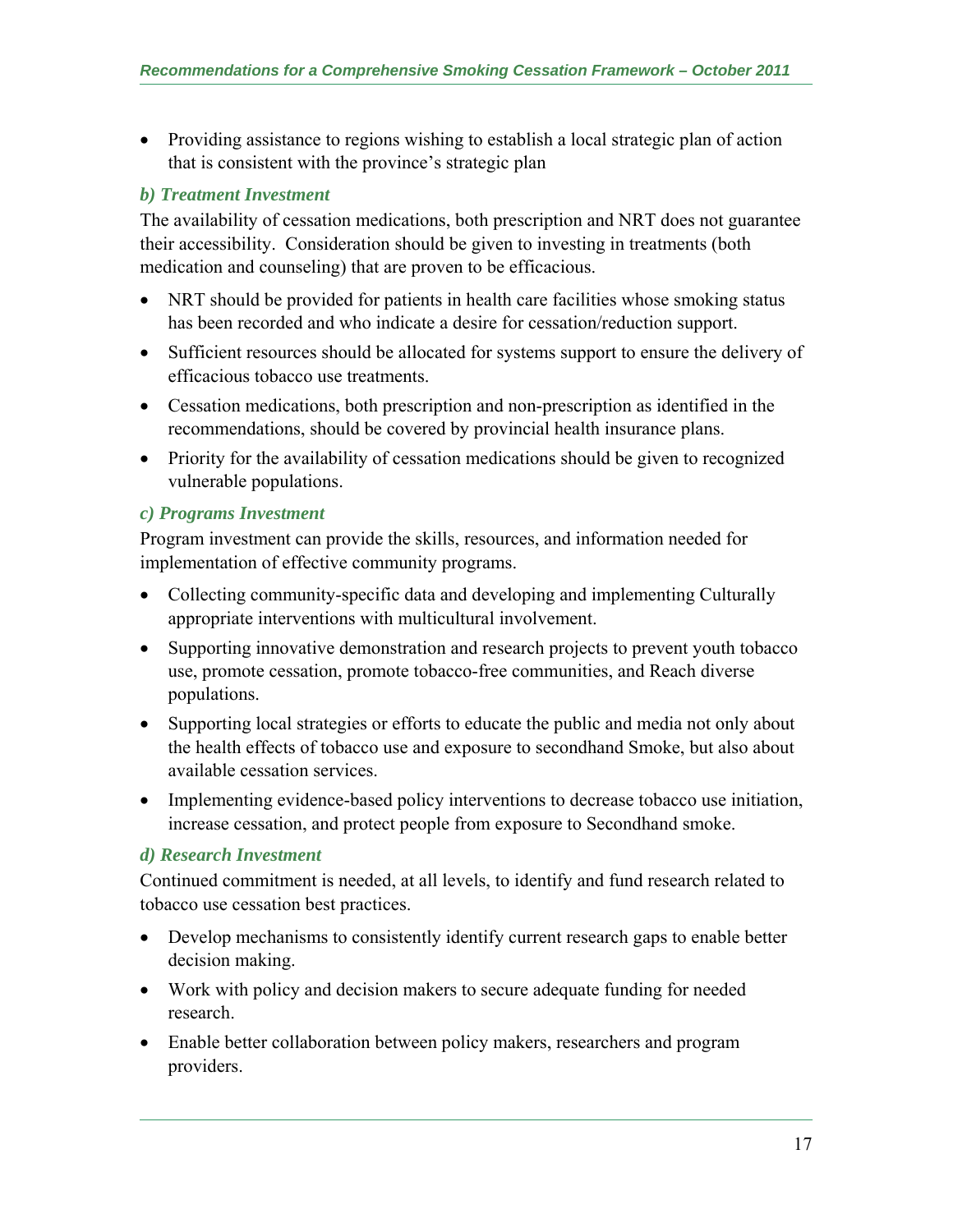Ensure that knowledge translation is in place to promptly translate new research into practice and policy.

## *VII. Surveillance and Evaluation*

A comprehensive tobacco control program must have a system of surveillance and evaluation that can monitor and document short-term, intermediate, and long-term intervention outcomes in the population to inform program and policy direction, as well as to ensure accountability to those with fiscal oversight.

- Process and outcome evaluation activities should be ongoing and should be used to assess individual program activities and to guide program improvement.
- Program evaluation efforts should build on and complement data collection by linking provincial and local program efforts to monitor progress toward program objectives.
- Evaluation planning should be integrated with program planning. Collection Of baseline data related to each objective and outcome indicator is critical to ensuring that program-related effects can be clearly measured.
- Surveillance efforts should include counter-marketing surveillance to track new products and examine the impact of pro-tobacco influences, including the
- Actual cost of cigarettes, free samples, advertising, promotions, media coverage, and events that glamorize tobacco use should be documented.
- Surveillance activities should also include the monitoring of policies and legislation (e.g. sales to minors, smoke-free public places, smoke-free school grounds)

## *VIII. Funding Levels for Tobacco Control*

Without sufficient financial investment in programs, treatment and infrastructure, there cannot be a realistic expectation of successful outcomes in cessation/reduction activities. Manitoba currently has one of the highest provincial rates of tobacco consumption. It will take increased financial investment to alter that statistic. The following recommendations are provided as a starting point.

Current Manitoba spending (OTRU Update- September 1, 2010)*<sup>42</sup>*

Total expenditures (less salaries) \$840,000

Per Capita (based on population of 1,222,000) \$.69

- Lowest per capita spending in Canada based on available data
- Average Provincial/territorial per capita spending \$3.54

Proposed year-one expenditure based on 1% of projected tobacco tax revenue Estimated tobacco tax revenues (2010) \$225,000,000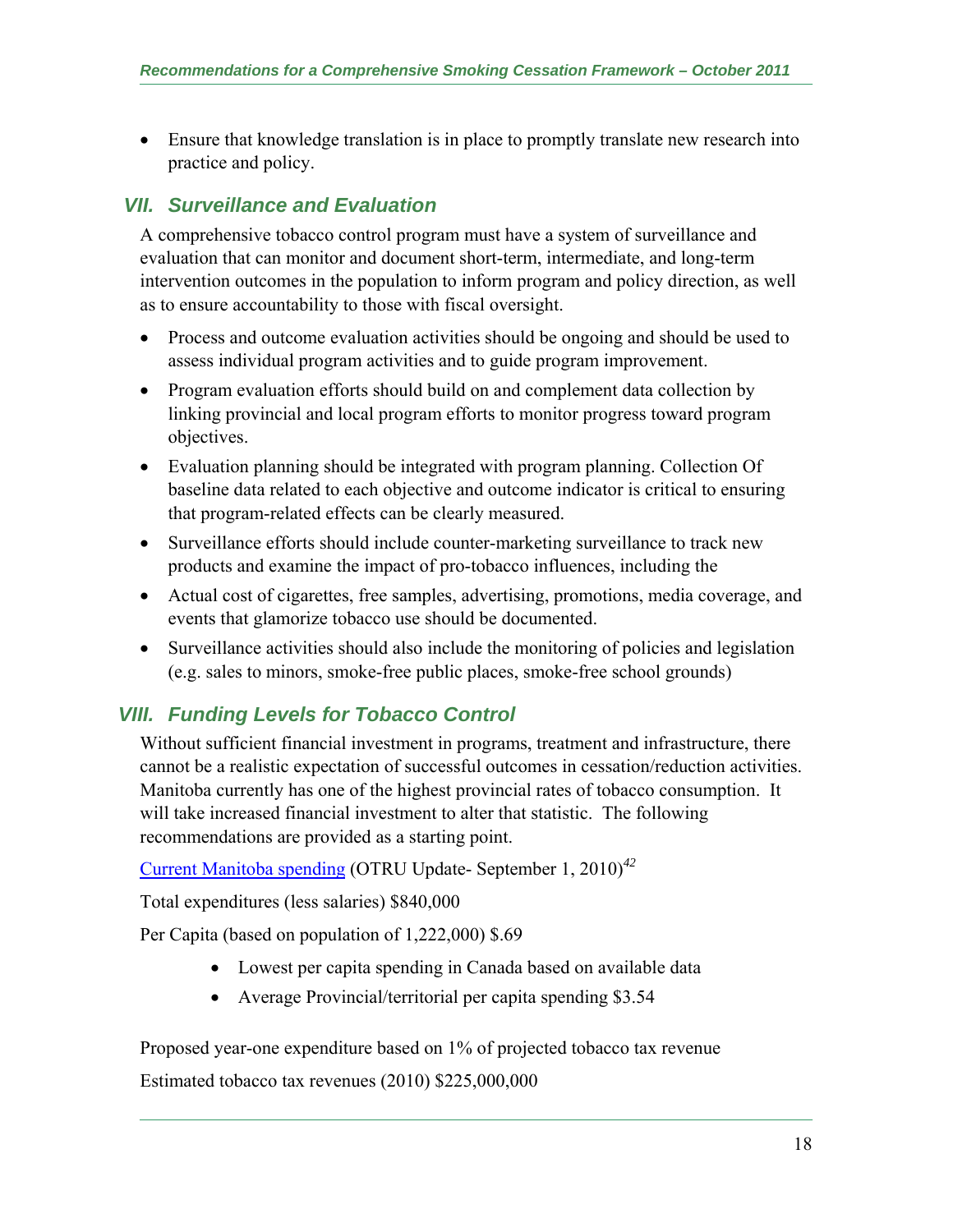| Proposed total tobacco control expenditures \$2,250,000           |             |
|-------------------------------------------------------------------|-------------|
| Proposed per capita spending (including salaries) \$1.82          |             |
| Tobacco Control (Other than cessation)<br>Prevention & Protection | \$1,112,500 |
| Provincial and Community interventions                            |             |
| (including salaries)                                              |             |

## *Tobacco Reduction/Cessation*

Breakdown by category of expenditure

| <b>Cessation Interventions</b>             | $50\%$ | \$556,250 |
|--------------------------------------------|--------|-----------|
| Mass Media/Communications                  | $10\%$ | \$222,500 |
| Surveillance $& Evaluation (all to bacco)$ | $10\%$ | \$222,500 |
| Administration & Management (all tobacco)  | $5\%$  | \$111,250 |

#### *Total Tobacco Reduction/Cessation \$1,112,250*

## *Rationale for increased spending on cessation*

- Smoking cessation initiatives provide one of the largest returns on investment for health care systems.
- The climate is right  $-77\%$  of Manitoba smokers would like to be smoke-free.
- More cessation resources are potentially available than at any time previous
- Smokers are tax payers and unlike others who may become addicted (e.g. gambling) they receive little or no services for their tax dollars.
- There is an increased interest among stakeholders wanting to assist in smoking cessation (e.g. pharmacists, nurses, social agencies, workplaces)
- The potential for a 1% annual reduction in smoking prevalence as proposed by the Primary Prevention Syndicate

## *IX. Planning, Alignment and Coordination*

Planning involves the inclusion of stakeholders to determine the overall direction, goals, principles, strategies and tactics, as well as specific action plans that specify roles, responsibilities and sequencing of activities. Input into this strategic planning document was received from a broad cross-section of more than 50 stakeholders at a meeting held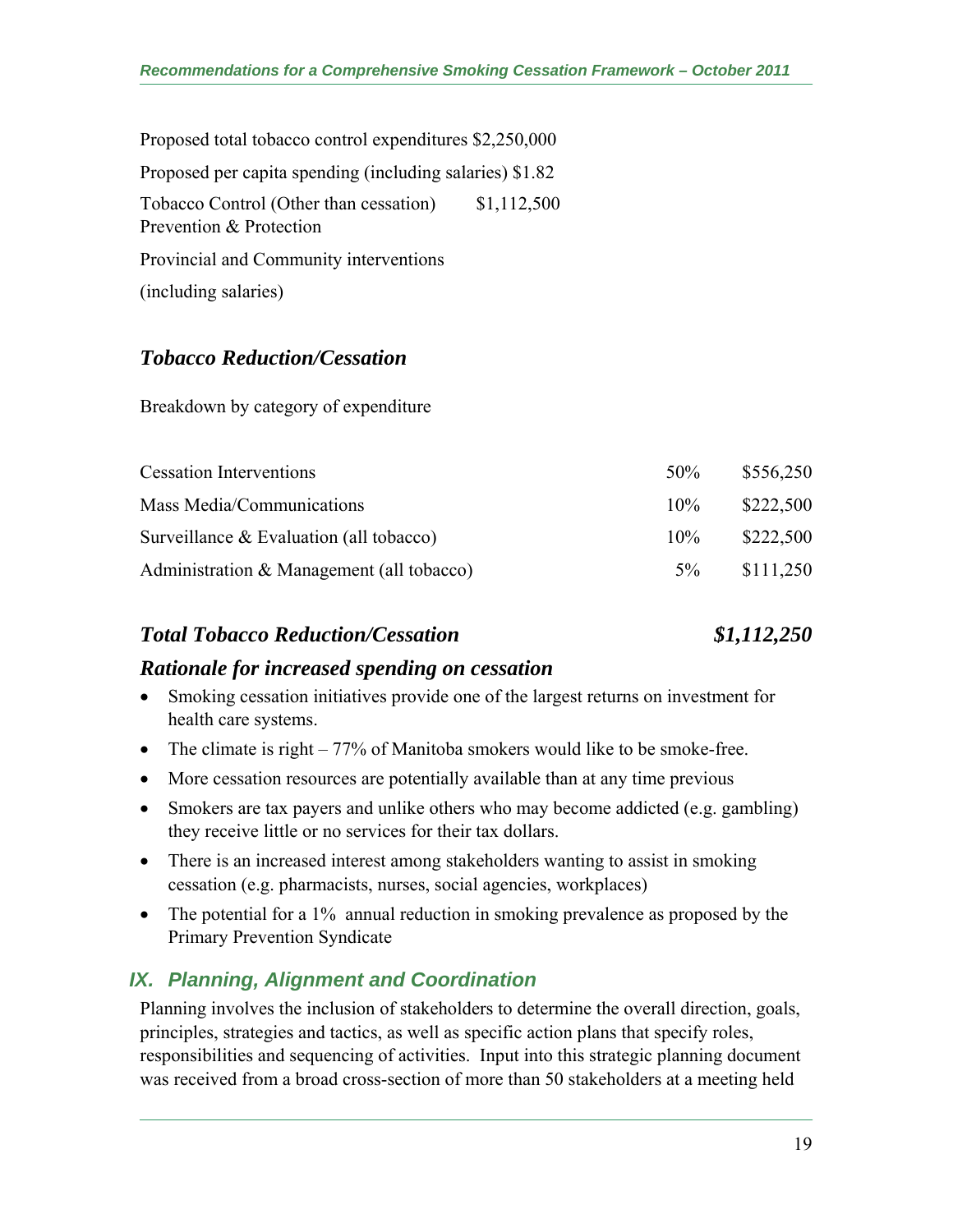on March 17. 2010. The successful implementation of a cessation strategy requires an effective implementation strategy. The system needs to be coordinated within the larger tobacco control strategy. It also requires discussion, collaboration and coordination with key stakeholders. In order for the strategy to be effective it will require the alignment of various stakeholders and coordination of the implementation of the various strategies

- Implementation of effective cessation strategies require the identification of strong management structures to facilitate coordination of program components, and the involvement of multiple agencies, levels of local government, voluntary organizations and community groups.
- The development of partnerships that recognize the primacy of a provincial strategy is critical, but it is also essential to recognize the autonomy of the various partners in developing their own priorities, working plans and provincial levels of participation.
- It is recommended that each stakeholder group be given sufficient opportunity to provide feedback to the proposed strategy. Meetings would then be held with various stakeholder groups to assess their level of commitment to the strategy as well as to identify role(s) that each could play in implementation and resource availability.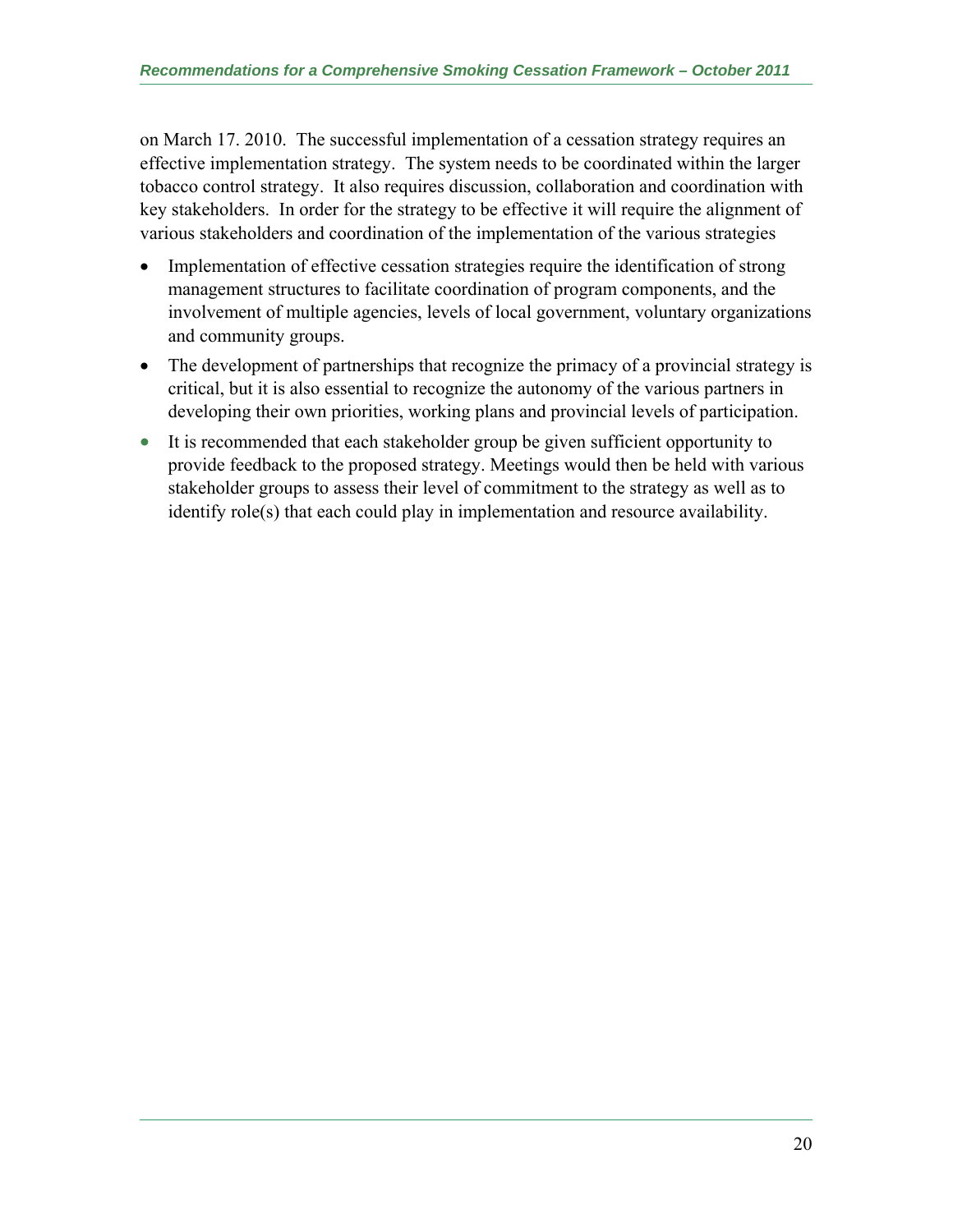# **10. Appendices**

## *Appendix A*

## **Cessation Programs and Services**

## *Cessation Counseling*

**Smokers' Helpline** is a free confidential toll-free help line manned by trained professionals who can offer advice and support in a non-judgmental manner. The number is **1-877-513-5333** also available online at:

#### www.smokershelpline.ca

**Freedom from smoking** is an online quit program from the American Lung Association. Users are taken through modules, each containing several lessons that are to be completed before moving on. The program can be accessed day or night, seven days a week. www.ffsonline.org

**Tobacco Dependence Clinic** (in Brandon RHA only) offers one-on-one free counseling sessions for smokers trying to quit. Call 578-4200 for more information.

**Tobacco Free 1-2-3** (in South Eastman RHA only) – offers this free, six week group quit smoking class that includes skills training, social support and medication (they have to buy their own at this point). For more information call the South Eastman Health Promotion office at 346-7195 or email tobaccofree@sehealth.mb.ca

**Individual or group quit smoking assistance** (Norman RHA only) is offered through the health promotion department. The contact is Deanna Johnson, Community Health Developer, NOR-MAN Primary Health Care Centre at 1-204-687-1369 or email djohnson@normanrha.mb.ca.

**The Wellness Institute at Seven Oaks** offers the *Kick Butt!* Program. The program includes an assessment with physician, five private sessions with program counselor, consultation with a wellness expert, and use of fitness facility for 3 months. Cost is \$300 plus GST. Group sessions (6 sessions over 3 months) are also available. Call 632-3946 for more information.

**Commit to Quit.** Commit to Quit is a six-week smoking cessation group Program designed for adults. A trained facilitator assists participants to learn skills and techniques to be smoke free. The program discusses facts related to tobacco and health, smoking patterns, reasons for smoking, reasons to quit, triggers, coping with withdrawal, dealing with "slips" as well as the use of medications. Commit to Quit is sponsored by the Winnipeg Regional Health Authority.

*Target: Adult smokers interested in quitting Available from: Winnipeg Regional Health Authority*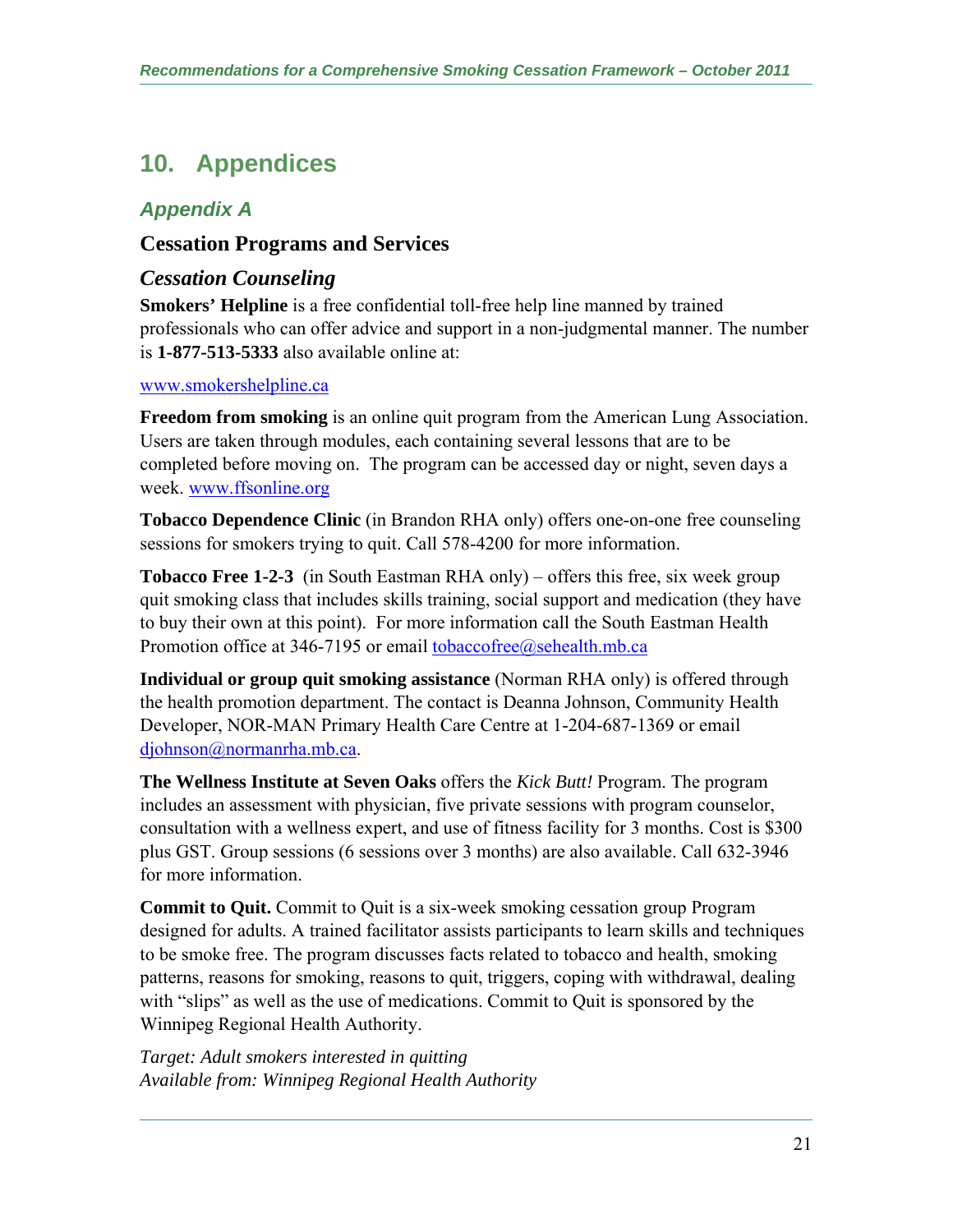*Margie Kvern (204-940-3649) Cost: Negotiated on individual circumstances* 

**Risk Factor Coach** is an intensive individual smoking cessation counseling program offered through Burntwood Community Health Resource Centre in Thompson Manitoba.

**Regional Health Authorities** From time to time, smoking cessation support groups are running in various regional health authorities.

**Doctors or Pharmacists** are a resource for smoking cessation in Manitoba. Some are trained in Cessation counseling. Others can offer information about available NRT and pharmacotherapy.

#### **Teen Programs**

**N-O-T on Tobacco** is a 10 week, evidence-based program dedicated to getting teens to quit smoking. There are many trained N-O-T facilitators across Manitoba. More information is available at www.lung.mb.ca

**The Winnipeg Regional Health Authority** has a web page dealing with tobacco reduction that includes resources for people who want to quit, facts on second-hand smoke and the **Tobacco Reduction School Resource Kit** - for those working with middle and senior high school students. It contains both prevention and cessation materials.

www.wrha.mb.ca/healthinfo/preventill/tobacco/resources.php

## *Aboriginal Resources*

Status Indians and Inuk peoples can receive free NRT and pharmacotherapy through the NIHB (non-insured health benefits program). Supply of these covered products is limited on a yearly basis. Persons who qualify for NIHB should speak to their doctor or pharmacist.

The Blue Light Project is a community-based initiative to help people protect themselves from second-hand smoke in their homes.

## *Resources for Health Professionals and Community Members*

Manitoba Tobacco Reduction Alliance (MANTRA) has developed as a Peer Group Facilitator's Guide for Smoking Cessation. This intervention includes a Tobacco Basics CD which can be adapted to work with many different population groups. MANTRA also provides training in Health Behaviour Change with emphasis on vulnerable populations.

#### www.mantrainc.ca

The Canadian Cancer Society's Knowledge Exchange Network: Manitoba Division contains best-evidence information packages on Tobacco Control Evidence-based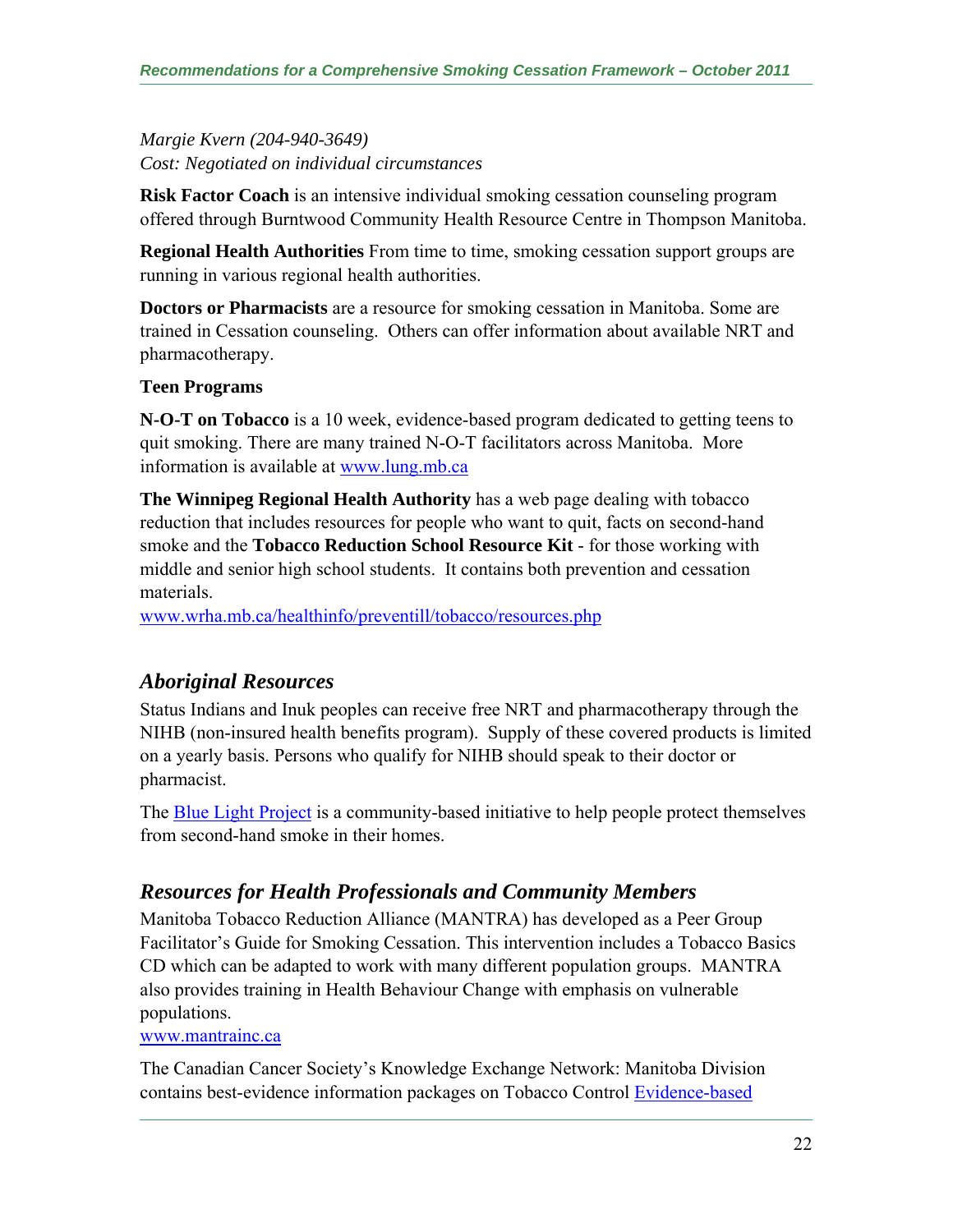information packages programs. There are proven prevention and cessation interventions available on the website at: www.cancer.ca click on Manitoba/ click on Knowledge Exchange Network/ click on "Information packages"/ click on Tobacco Control

The Public Health Agency of Canada has tobacco resources available for Smokers who want to quit, Youth, Health Professionals and Educators, Employees in the workplace. The resources are available at:

www.canadianhealthnetwork.ca

The Canadian Lung Association provides information about quitting smoking including information about nicotine replacement therapy and pharmaceuticals, withdrawal symptoms, as well as smoking fact sheets and much more. www.lung.ca

## *Hospitals*

Many Hospitals around the province offer Nicotine Replacement Therapy to in-patients at the hospital. Patients who are smokers should ask their attending Health Professionals if these products are available to them.

## *Health Insurance Plans*

Some group insurance plans will pay for smoking cessation aids as part of their benefits packages.

## *Appendix B*

## **Economic Impact Methodology**

The following paragraphs summarize the methods used to calculate the direct and indirect costs of tobacco use in Manitoba. For a more detailed explanation of the methods, please refer to the full report from The Heart and Stroke Foundation of Manitoba.

The total direct costs related to cancers, cardiovascular disease, and respiratory diseases were estimated by taking the distribution of direct costs (hospitals, physicians, other health professionals, drugs, health research, and other health care costs) from the Economic Burden of Illness in Canada, 1998. The distribution of costs were then multiplied by Manitoba hospital expenditures in 2006, and subsequently updated to 2008 dollars based on the increase in expenditures in each cost category between 2006 and 2008 as indicated in CIHI National Health Expenditure Trends 1975-2009. The split between males and females was based on proportion of hospital days used by each sex for each co-morbidity.

To estimate the direct cost related to tobacco use, the totals for each co-morbidity were multiplied by the Population Attributable Risk (PAR) for Manitoba. PAR is the proportion of a particular disease burden that is caused by a particular risk factor. It is calculated by multiplying the relative risk (RR) of incident disease related to the risk factor by the prevalence of exposure (E) to the risk factor within a particular population.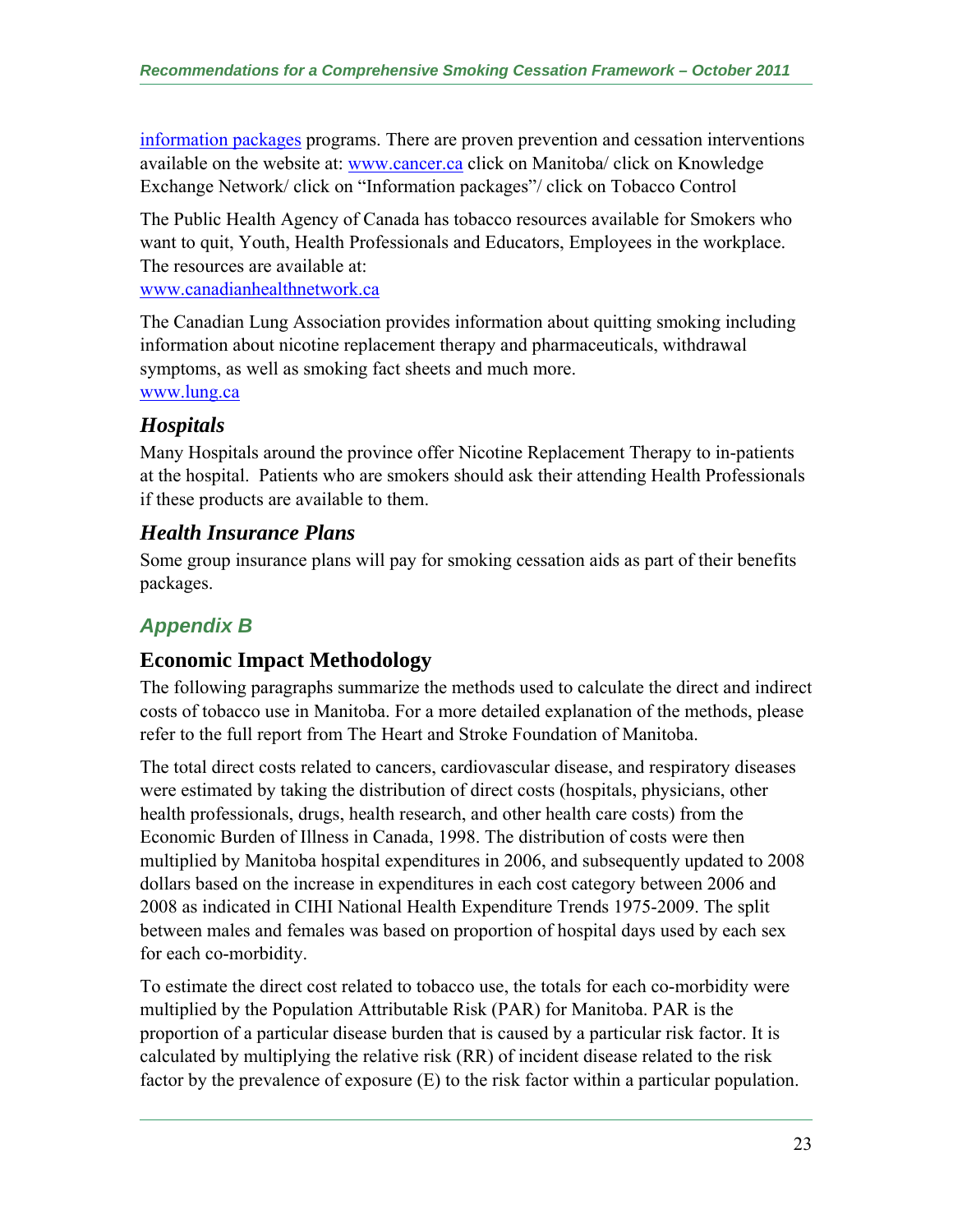The most relevant RR information was used for the report, and the most up-to-date public health surveillance information for Manitoba was used for calculating E. The calculation for PAR also took into account a multiple risk factor environment to avoid doublecounting of incident cases.

The indirect costs of tobacco use in Manitoba were also calculated based on information from the Economic Burden of Illness in Canada, 1998 (EBIC). The EBIC uses a modified human-capital approach to calculate indirect costs, which considers unpaid work in addition to paid work. Unrealized lifetime earnings (gender- and age-specific) are based on years-of-life lost due to a specific illness, which are in turn discounted to a present value of lost production due to premature mortality. Similarly, value of production lost due to short-term disability and long-term disability are calculated. The information from the EBIC was used to calculate a ratio between indirect and direct costs for each category of illness related to tobacco use. The proportions were then multiplied by the tobaccoattributable direct costs calculated for Manitoba in 2008 to obtain the estimated indirect costs related to tobacco use in the same year.

## *Appendix C*

## **Vulnerable Populations**

There are a number of sub-populations who experience a disproportionate health and economic burden from tobacco. These include:

- Low SocioEconomic Status (SES)
- Youth/young adults
- Pregnant
- Mentally ill
- Aboriginal
- People living with HIV/AIDS
- Incarcerated populations
- Lesbian Gay Bisexual Transgendered Two-Spirited Queer (LGBTTQ)
- Geographically remote

People who are part of one or more of these populations also benefit from tobacco cessation interventions listed in the general recommendations. Some recommendations for specific populations are contained in the Dynamic Guidelines for Tobacco Control in Canada Version 1.0. as outlined below. In most instances the recommendations are a summary of the guidelines from US/NZ/FR/UK/OMA. Where the recommendation is taken from a single recommended source, which is also noted.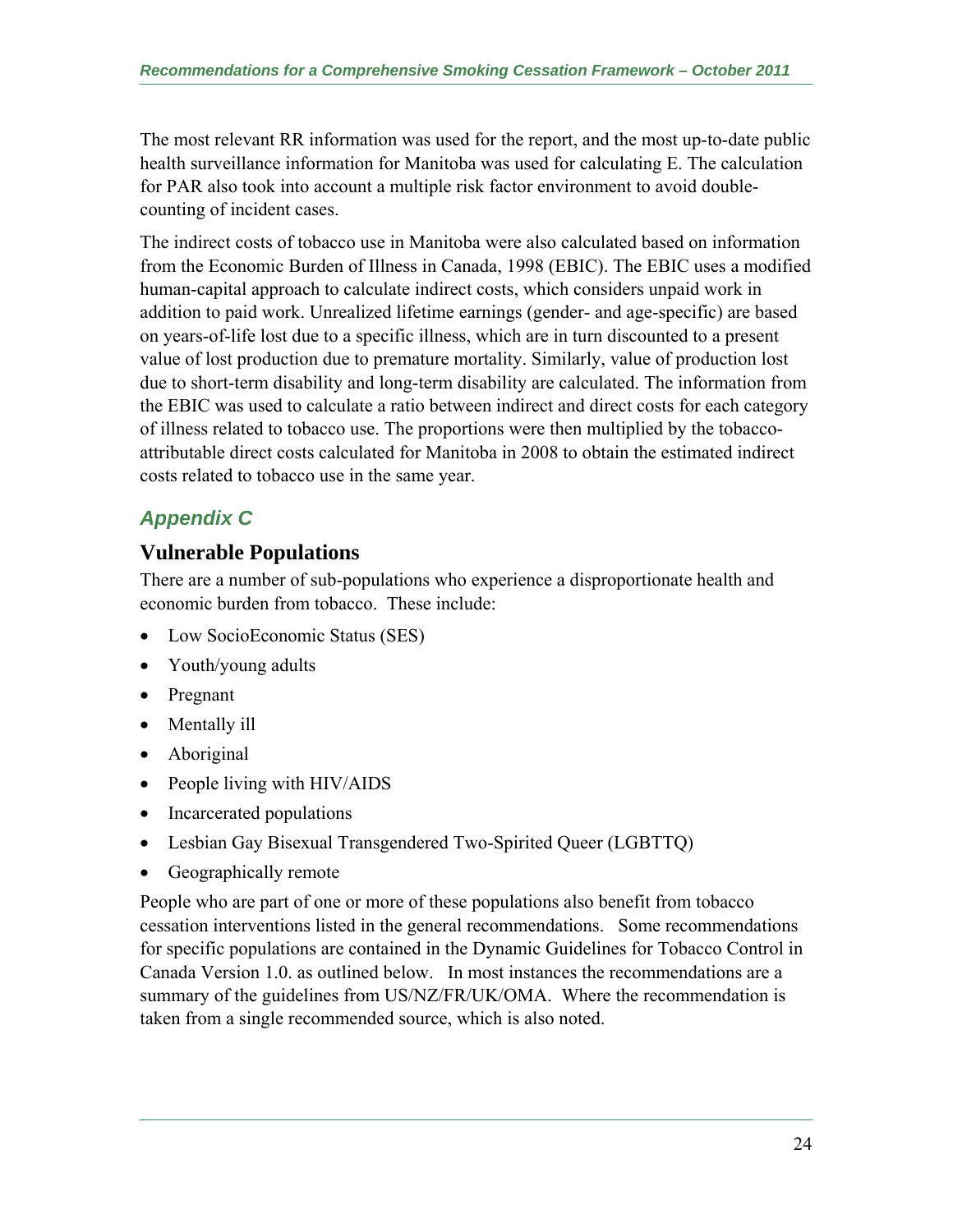## *Specific Populations and Other Recommendations*

**1. Special populations** [including HIV-positive smokers; hospitalized smokers; lesbian/gay/bisexual/transgender smokers; those with low socioeconomic status (SES)/limited formal education; smoking with medical co morbidities; older smokers; smokers with psychiatric disorders (including substance use disorders); racial and ethnic minorities; and women smokers.

US: The interventions found to be effective in this Guideline have been shown to be effective in a variety of populations. In addition, many of the studies supporting these interventions comprised diverse samples of tobacco users. Therefore, interventions identified as effective in this Guideline are recommended for all individuals who use tobacco, except when medication use is contraindicated or with specific populations in which medication has not been shown to be effective (pregnant women, smokeless tobacco users, light smokers, and adolescents).

#### **2. Children and Adolescents**

SUMMARY: Cessation counseling should be encouraged for adolescent smokers, supporting abstinence from tobacco and using NRT for those who are nicotine dependent. Counseling in pediatric settings can be useful to make parents aware about the harmfulness of secondhand smoke.

#### **3. Light Smokers**

US: Light smokers should be identified, strongly urged to quit, and provided counseling cessation interventions.

#### **4. Non-cigarette Tobacco Users**

SUMMARY: Cessation counseling interventions should be offered to all smokeless tobacco, cigar, pipe and other non-cigarette users by health professionals, including dental health professionals.

#### **5. Pregnant and Breastfeeding Smokers**

SUMMARY: Smoking cessation should be encouraged for all pregnant and breastfeeding women from initial visit and throughout pregnancy. Utilizing behavioural and cognitive therapies are a recommended first step, but if found ineffective, oral NRT is recommended over the patch after a risk-benefit analysis.

## **6. People who are Concerned with Weight Gain After Stopping Smoking**

US: For smokers who are greatly concerned about weight gain, it may be most appropriate to prescribe or recommend Buproprion SR or NRT (in particular, nicotine gum and nicotine lozenge), which have been shown to delay weight gain after quitting.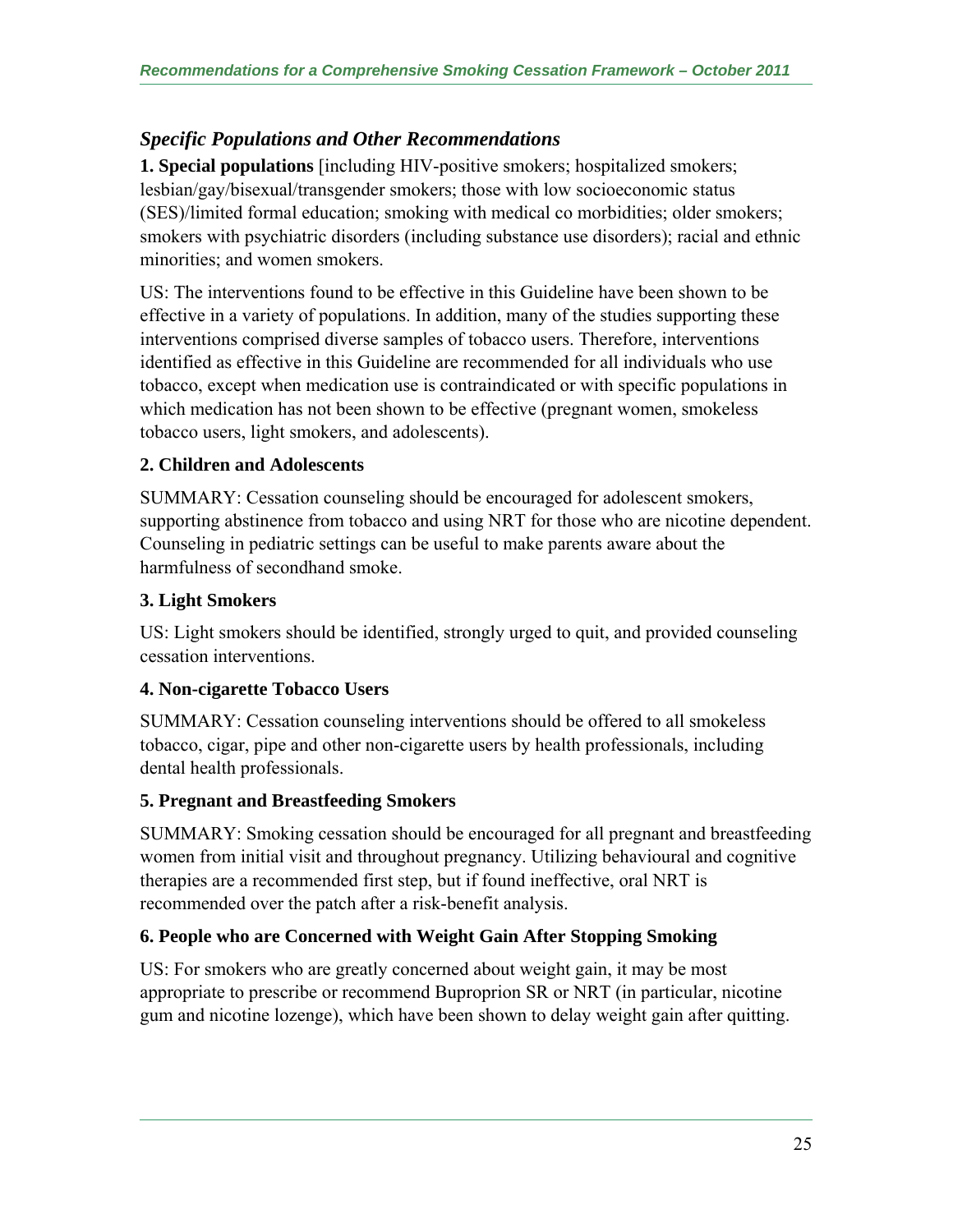## **7. Racial or Ethnic Minorities**

SUMMARY: Culturally sensitive methods should be used to deliver cessation services to racial or ethnic minorities.

#### **8. Hospitalized and Preoperative Patients**

SUMMARY: All patients should be made aware of the hospital's smoke free policies and advised to quit smoking prior to hospital admission or surgery. Patients should be provided with NRT during their hospital stay to reduce tobacco use.

#### **9. Patients with Cardiovascular Disease**

SUMMARY: Patients with CVD are highly recommended to quit smoking and should be provided with NRT or other stop-smoking medications to facilitate the quit as advised by a physician.

#### **10. People who use Mental Health Services/Patients with Psychiatric disorders**

SUMMARY: Smoking cessation counseling and NRT should be offered to smokers who use mental health services. While using NRT, the patients' psychiatric conditions and medication dosages should be monitored and adjusted as necessary.

#### **11. People who use addiction treatment services/Drug Dependence**

SUMMARY: Smokers in addictions services should be screened and provided with brief counseling on smoking cessation.

## **12. People who make Repeat Attempts to Stop Smoking**

SUMMARY: Smokers who relapse should be provided with smoking cessation support when they request it, using NRT as a way to increase motivation to complete the quit.

## **13. Aging**

 FR: Minimal counseling, behavioural and cognitive therapy and NRT have shown their efficacy in subjects more than 65 years old.

#### **14. Low income smokers**

UK: Considerations should be given to ways of increasing the availability of NRT to low income smokers, including at a reduced cost or free of charge.

## *Appendix C*

## **Identification of Emerging Practices for Consideration in Aboriginal Program Cessation Design**

The main lessons learned in Aboriginal tobacco cessation and identified by program managers and key staff at Wabano and Anishnawbe Mushkiki can be grouped in terms of program design, administration, support, and evaluation.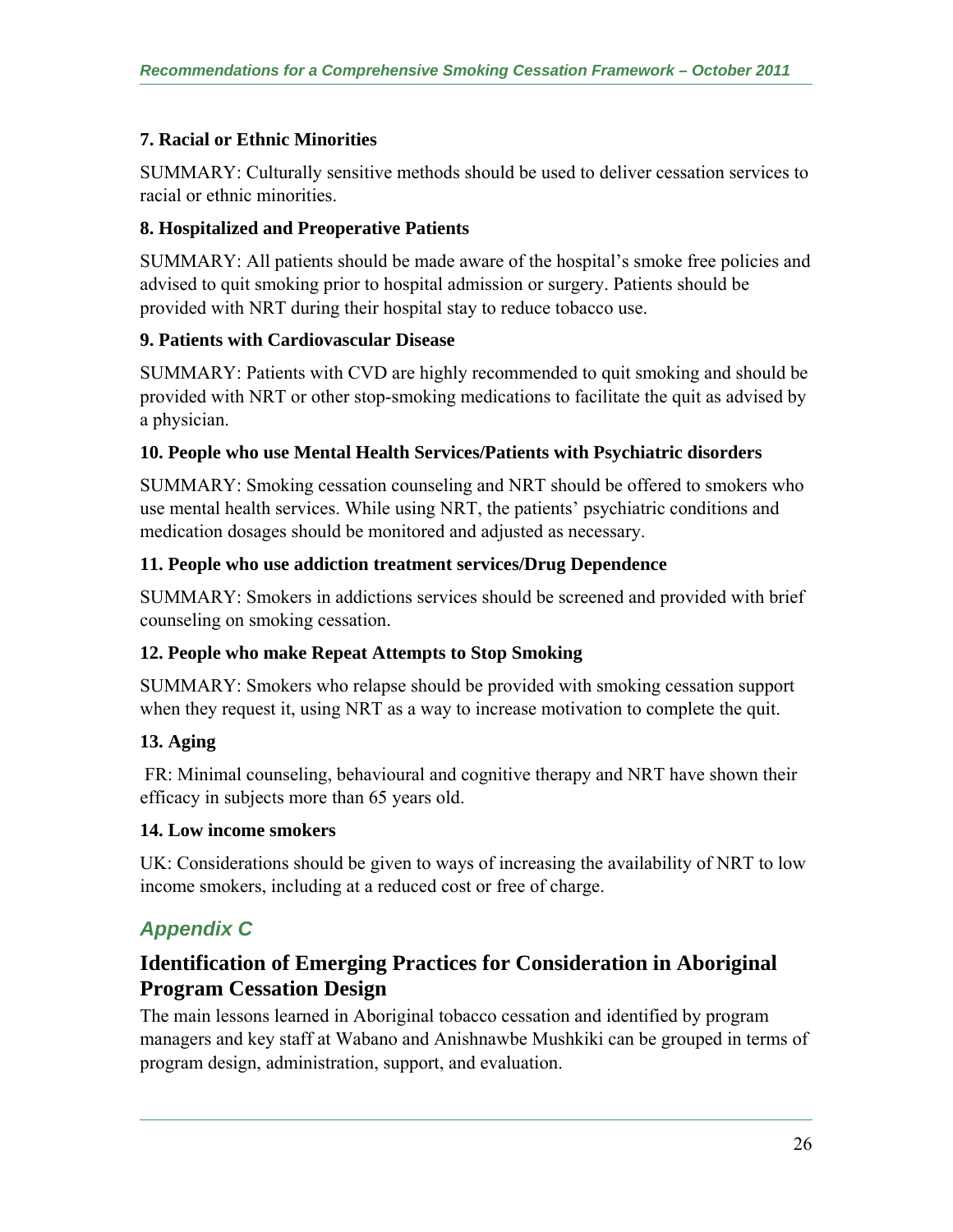## *Program Design*

- Observe the diversity of participants and recognize that interests may vary between First Nations, Metis and Inuit.
- Be cognizant of the various client supports needed while respecting individual situations, income, employment level, education and other social determinants of health.
- Incorporating various aspects of culture into programming may have an impact on some participants.
- Keep classes informal and ensure all participants have opportunity to speak.
- Elder teachings about traditional uses of tobacco, giving thanks and respecting and caring for the body are important for those who practice traditional First Nations culture.
- Factual knowledge about addiction and the process of change is essential.
- The program must be positively framed and emphasize harm reduction.
- Linkages with other health promotional activities provide opportune "teachable moments".
- Foster autonomy and self-efficacy among participants.
- Individual quit plans are required
- Accessibility to pharmacotherapies improves chances of success.

## *Administration*

- The development and implementation of a cessation program entails various substantive costs and resources such as dedicated facilitator/ staff, managerial and finance staff, administrative support, food and beverages, transportation, childcare, facility space, overhead, Elder honoraria, and guest speaker fees.
- Personnel are critical to the success of the program, and should be Aboriginal, nonsmokers, trained in tobacco cessation counseling, be able to develop health promotion strategies, harm reduction approaches, be knowledgeable about tobacco addiction and be familiar with the traditional uses of tobacco.
- Wrap-around support is important. Opportunities to integrate smoking cessation programs with other chronic disease programs (youth, senior's, healthy eating active living programs) should be explored.

## *Support*

- Supportive infrastructure and capacity within the organization is essential. Each program supports one another via cross referrals, finance, administration and supervisory supports.
- Social support is critical for success in any tobacco cessation effort.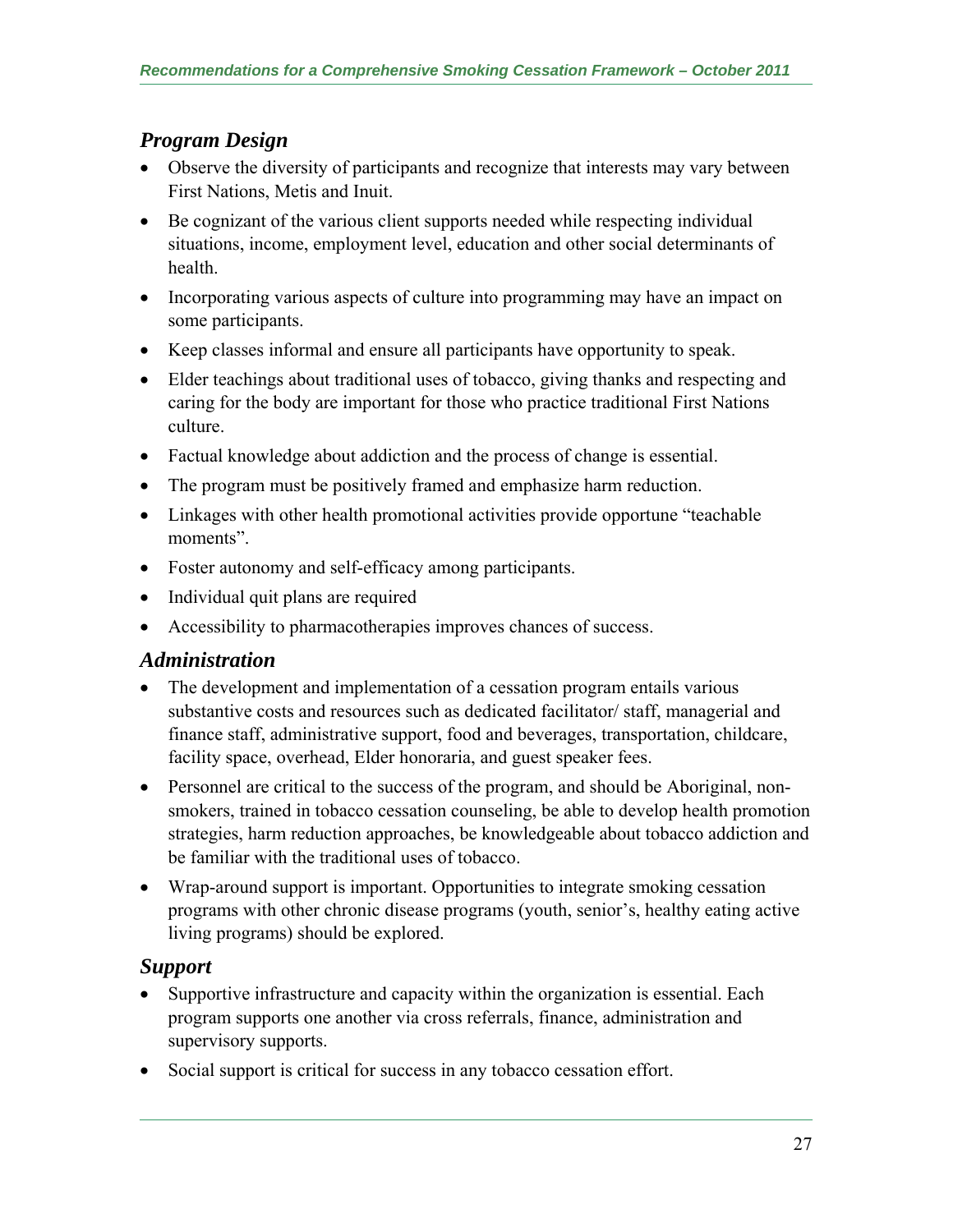- Training healthcare workers in tobacco cessation techniques is necessary to ensure the success of the program.
- Programs should take a holistic approach to behavioural change.
- Capitalize on non-smoker role models, particularly among the youth:
	- o Mentoring and role modeling opportunities.

## *Evaluation*

- Qualitative data is equally important as quantitative data in evaluating program outcomes.
- Pre and post evaluations with clients should:
	- o Examine current smoking behaviours prior to the interventions and outcomes after the intervention
	- o Ask participants questions about program design and supports (i.e., is there anything that can be improved upon within the program design itself?).

## *Conclusions*

Various lessons learned can be gleaned from the two tobacco cessation programs studied at Wabano and Anishnawbe Mushkiki. To begin to identify promising practices in this area, further investigation is required by other researchers. As a result of examining both programs, the following research gaps are suggested for follow up:

- Implementation of the emerging practices identified in this study to determine if the practices identified are easily replicated in other Aboriginal communities or by mainstream cessation program counselors when working with the Aboriginal population.
- Rigorous evaluation designs are recommended to analyze program results.
- Evaluation design needs to include qualitative as well as quantitative methods.
- As identified in the literature, the impact of tobacco taxes, smoke-free policies and environments and the denormalization of smoking cannot be overlooked in the context of any smoking cessation initiative.

Tobacco cessation programs must be integrated within the larger tobacco control community. At this present time, the author is unaware of population-level strategies pertaining exclusively to the Aboriginal population therefore warranting further research and investigation to determine the impact provincial and federal legislation, jurisdictional issues affect the Aboriginal population.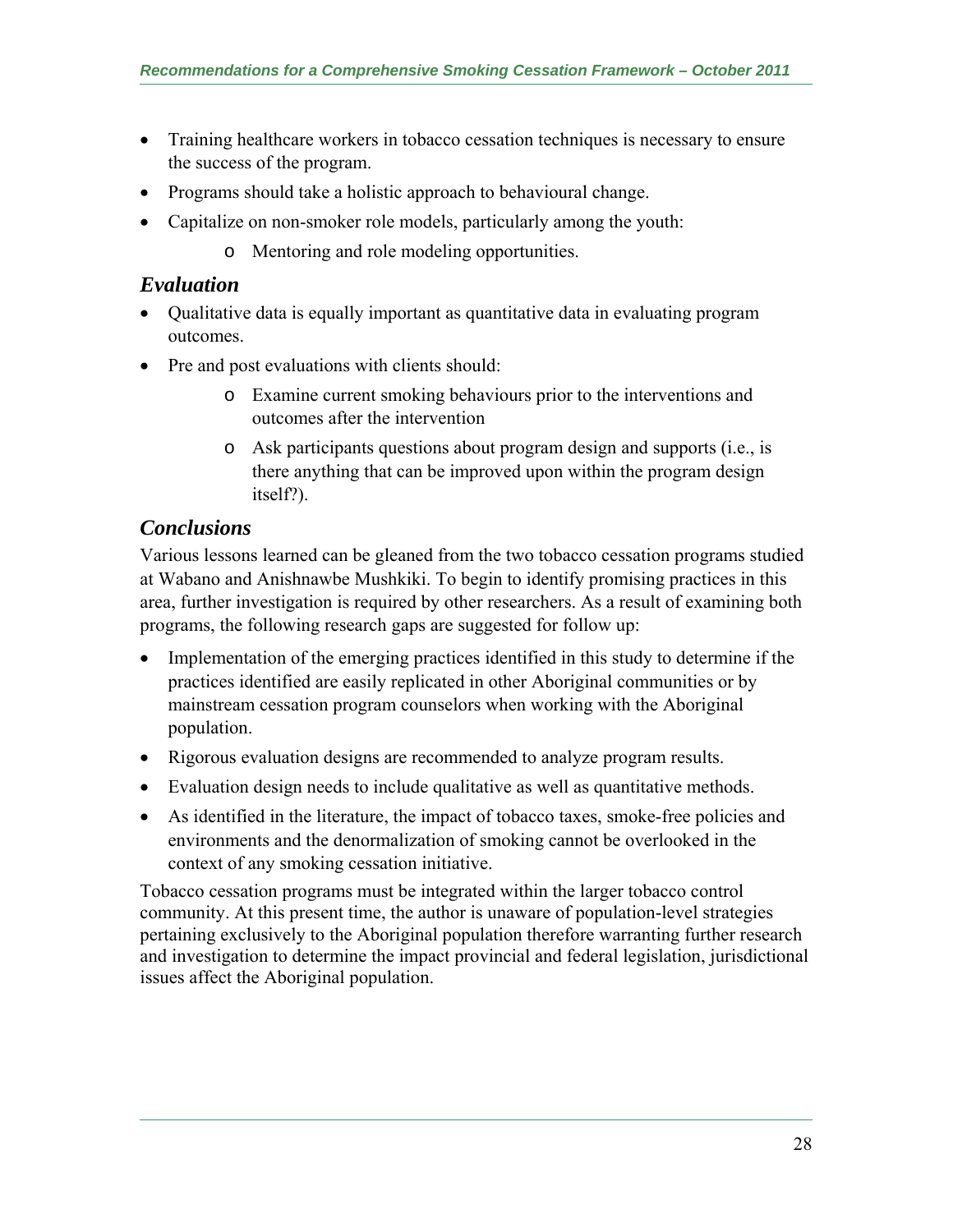#### **Endnotes**

<sup>1</sup> http://www.conferenceboard.ca/HCP/default.aspx

 $^{2}$  http://www.hc-sc.gc.ca/hc-ps/pubs/tobac-tabac/ns-sn/index-eng.php

3 CTUMS

http://www.hc-sc.gc.ca/hc-ps/tobac-tabac/research-recherche/stat/\_ctums-esutc\_2009/ann-histo-eng.php

<sup>4</sup> Reid JL, & Hammond D. Tobacco Use in Canada: Patterns and Trends, 2009 Edition (v2). Waterloo, ON: Propel Centre for Population Health Impact, University of Waterloo.

5 CTUMS

http://www.hc-sc.gc.ca/hc-ps/tobac-tabac/research-recherche/stat/\_ctums-esutc\_2009/ann-histo-eng.php

<sup>6</sup> http://www.cdc.gov/tobacco/data\_statistics/sgr/2004/index.htm

7 Health Canada – *Smoking and Your Body* http://www.hc-sc.gc.ca/hc-ps/tobac-tabac/body-corps/index-eng.php

<sup>8</sup> The Tobacco Atlas – Third Edition, published by the American Cancer Society and the World Lung Foundation; pg 34

http://tobaccoatlas.org/downloads/maps/Chap8\_HealthRisks.pdf

 $9$  ibid pg 34 http://www.tobaccoatlas.org/healthrisks.html

<sup>10</sup> Chronic Conditions and Co-morbidity Among Residents of British Columbia. Broemeling A-M, Watson DE, Black C. Vancouver (BC): Centre for Health Services and Policy Research; February 2005.

<sup>11</sup> Facts Related to Chronic Diseases Fact Sheet THE GLOBAL STRATEGY ON DIET, PHYSICAL ACTIVITY AND HEALTH

http://www.who.int/hpr/gs.fs.general.shtml

12 Health Canada – *Health Concerns* – *Benefits of Quitting* http://www.hc-sc.gc.ca/hc-ps/tobac-tabac/quit-cesser/now-maintenant/road-voie/\_program/unit2-10-eng.php

13 Health Canada – Health Concerns – Benefits of Quitting. http://www.hc-sc.gc.ca/hc-ps/tobac-tabac/quit-cesser/now-maintenant/road-voie/\_program/unit2-10-eng.php

<sup>14</sup> American Heart Association: Smoking Cessation http://www.americanheart.org/presenter.jhtml?identifier=4731

<sup>15</sup> Critchley JA, Capewell S. Smoking cessation for the secondary prevention of coronary heart disease. Cochrane database of systematic reviews 2004, Issue. Art. No.: CD003041. DOI: 10.1002/14651858.CD003041.pub2 http://www2.cochrane.org/reviews/en/ab003041.html

<sup>16</sup> National Lung Health Education Program – Frequently asked questions www.nlhep.org/faqs.html

<sup>17</sup> Colman, G., M. Grossman and T. Joyce (2003). The Effect of Cigarette Excise Taxes on Smoking before, during and after Pregnancy. {Journal of Health Economics},

18 CTUMS http://www.hc-sc.gc.ca/hc-ps/tobac-tabac/research-recherche/stat/\_ctums-esutc\_2009/ann-histoeng.php#tab7

<sup>19</sup> Health Canada http://www.hc-sc.gc.ca/hc-ps/index-eng.php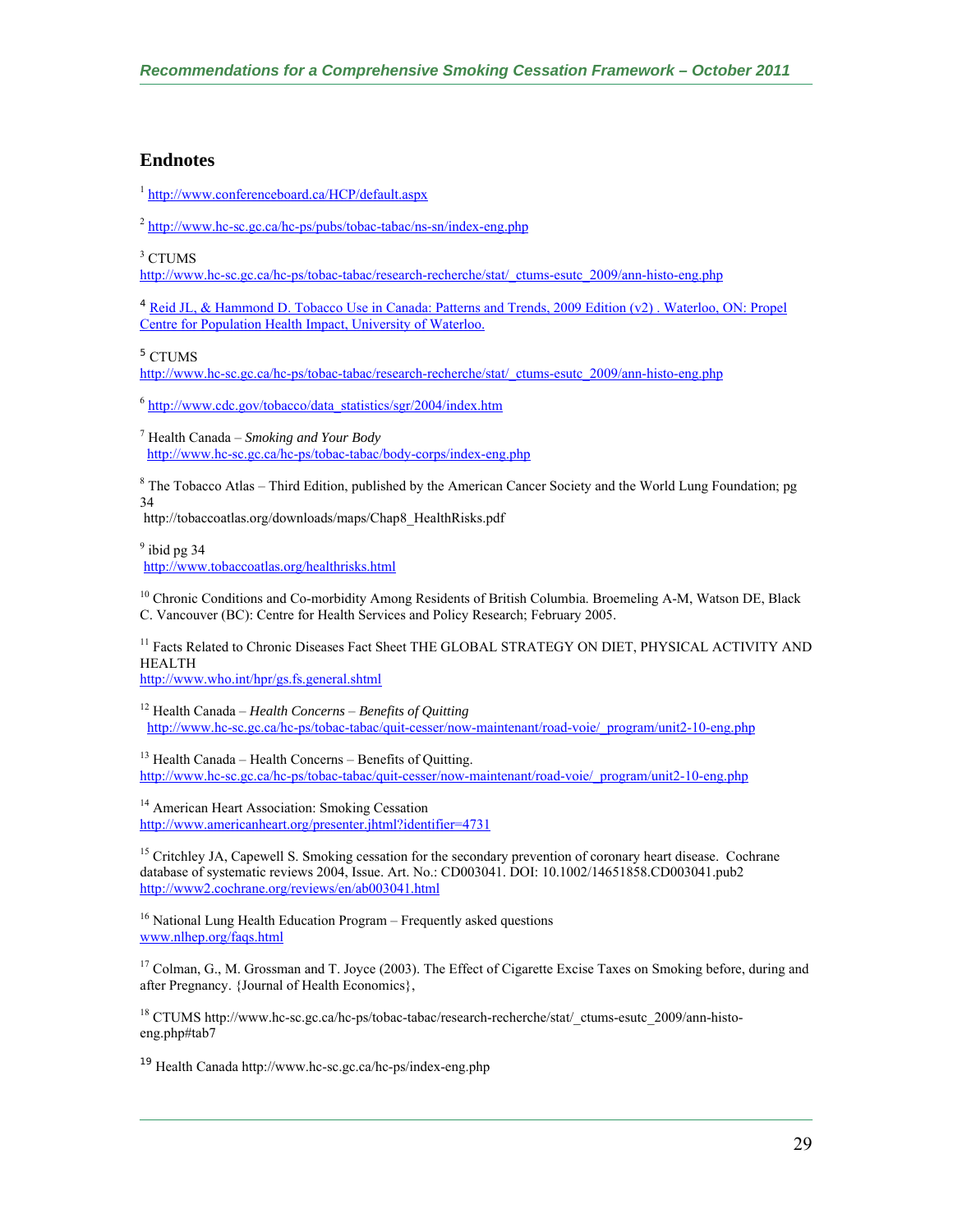**<sup>20</sup>** Tobacco Smoking and Depression – Results from the WHO/ISBRA Study Wisbeck GA, Kuhl HC, Yaldizli O, Wurst FM; WHO/ISBRA Study Group on Biological State and Trait Markers of Alcohol Use and Dependence http://www.ncbi.nlm.nih.gov/pubmed/18424908

<sup>21</sup> Smoking-attributable mortality and expected years of life lost in Canada 2002: Conclusions for prevention and policy Baliunas, D., Patra, J., Rehm, J., Popova, S., Kaiserman, M., & Taylor, B. (2007). Smoking-attributable mortality and expected years of life lost in Canada 2002: Conclusions for prevention and policy. *Chronic Diseases in Canada*, 27(4), 154-162.

http://www.phac-aspc.gc.ca/publicat/cdic-mcc/27-4/pdf/cdic274-3\_e.ndf

 $^{22}$  Reducing Health Disparities –Roles of the Health Sector: Recommended Policy Directions and Activities Prepared by the Health Disparities Task Group of the Federal/Provincial/Territorial Advisory Committee on Population Health and Health Security *December 2004*  http://www.phac-aspc.gc.ca/ph-sp/disparities/pdf06/disparities\_recommended\_policy.pdf

<sup>23</sup> Health Inequities in Manitoba: Is the Socioeconomic Gap in Health Widening or Narrowing Over Time? Martens P, Brownell M, Au W, MacWiliam L, Prior H, Schultz J, Guenette W, Elliott L, Buchan S, Anderson M, Caetano P, Metge C, Santos R, Serwonka K

<sup>24</sup> Co-Morbidity of Smoking in Patients with Psychiatric and Substance Use Disorders. David Kalman Ph.D. Sandra Baker Morissette Ph.D. Tony P. George M.D. http://onlinelibrary.wiley.com/doi/10.1080/10550490590924728/abstract

<sup>25</sup> Dalack GW, Healy DJ, Meador-Woodruff JH (1998): Nicotine dependence in schizophrenia: clinical phenomena and laboratory findings. *Am J Psychiatry* **155**:14901490PsyPubMed |

26 Blot WJ 1992. Alcohol and cancer. *Cancer Res* 52(7 Suppl): S2119-23.

 $^{27}$  http://www.cdc.gov/mmwr/preview/mmwrhtml/mm5844a2.htm

<sup>28</sup> Expecting to Quit -Greaves, L., Cormier, R., Devries, K., Bottorff, J., Johnson, J., Kirkland, S. & Aboussafy, D. (2003 *A Best Practices Review of Smoking Cessation Interventions for Pregnant and Postpartum Girls and Women*. Vancouver: British Columbia Centre of Excellence for Women's Health http://www.bccewh.bc.ca/publicationsresources/documents/Expecting to Quit.pdf

<sup>29</sup> A Declaration on Prevention and Promotion from Canada's Ministers of Health and Health Promotion/Healthy Living http://www.phac-aspc.gc.ca/hp-ps/hl-mvs/declaration/pdf/dpp-eng.pdf

<sup>30</sup>Statistics Canada

http://www.statcan.gc.ca/pub/89-618-x/2006001/reports-rapports/4079269-eng.htm

 $31$  http://www.statcan.gc.ca/pub/89-638-x/2010003/article/11082-eng.htm

 $32$  National Aboriginal Health Organization. Review of the First Nations Regional Longitudinal Health Survey (RHS) 2002/2003

<sup>33</sup> *A Case Study Approach Lessons Learned In Ontario - Aboriginal Tobacco Cessation (2008)* 

<sup>34</sup> US Clinical Practice Guidelines: Treating Tobacco Use and Dependence: 2008 Update. U.S. Department of Health and Human Services. (May 2008).

 $35$  New Zealand Smoking Cessation Guidelines. Ministry of Health. (August 2007).

<sup>36</sup> Le Foll, B., Melihan-Cheinin, P., Rostoker, G., Lagrue, G., and working group of AFSSAPS. (2005). Smoking cessation guidelines: evidence-based recommendations of the French Health Products Safety Agency. European Psychiatry, 20 (5-6), 431-441.